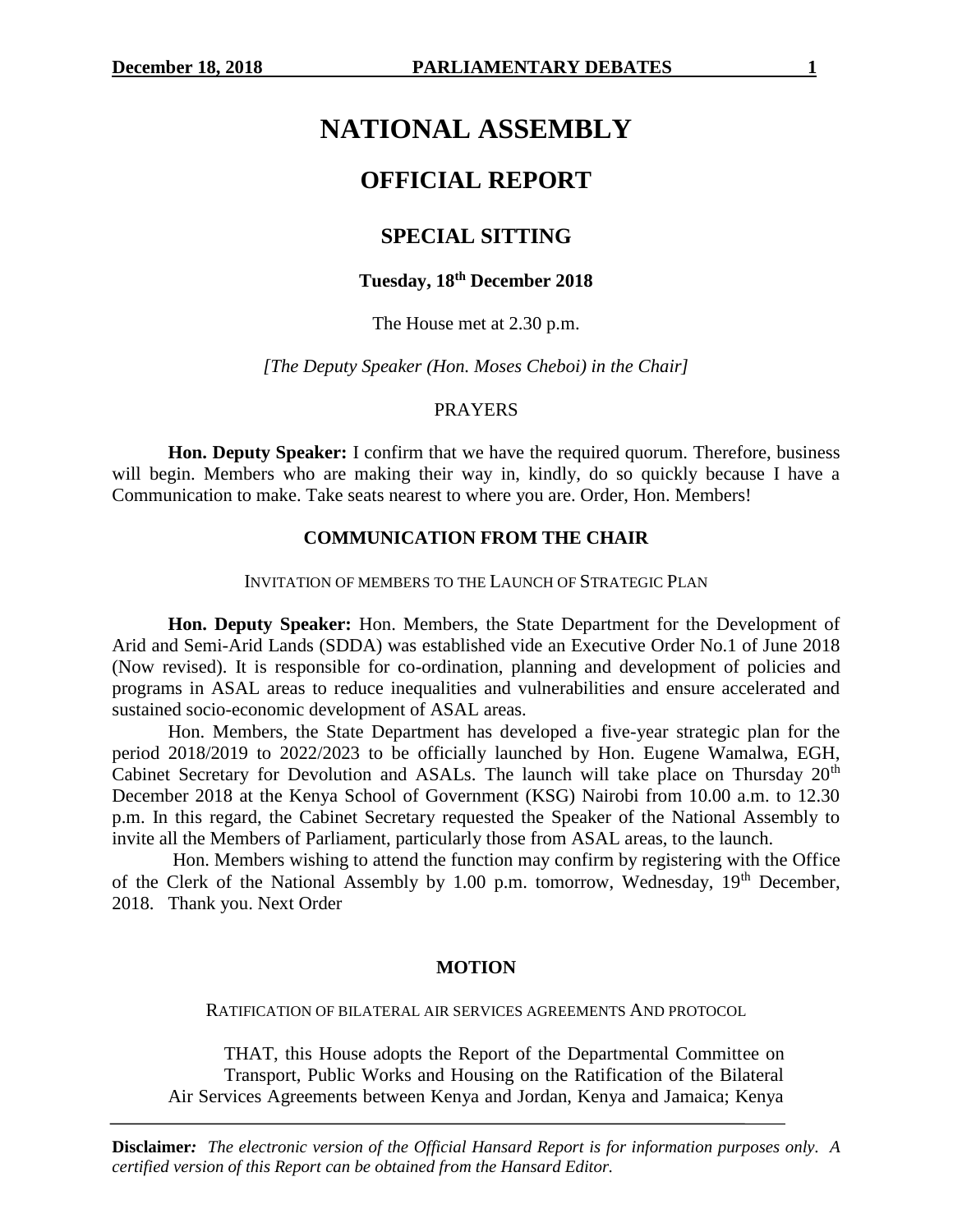and Bahamas; and the Protocol Amending Air Services Agreement between Kenya and Turkey, laid on the Table of the House on Wednesday, 5th December 2018, and pursuant to the provisions of Section 8 of the Treaty Making and Ratification Act, 2012, approves the ratification of the Bilateral Air Services Agreement between the Republic of Kenya and the Kingdom of Jordan; the Republic of Kenya and Jamaica and the Republic of Kenya and the Commonwealth of The Bahamas; and the protocol amending Air Services Agreement between the Republic of Kenya and the Republic of Turkey.

**Hon. Deputy Speaker:** For this particular one, it is indicated that it was Question to be put as the matter had already been transacted. I also confirm that we have the required quorum for the Question to be put. So, I proceed to put the Question.

*(Question put and agreed to)*

**Hon. Deputy Speaker:** Next Order.

#### **SPECIAL MOTION**

#### APPROVAL OF NOMINEE FOR APPOINTMENT AS SECRETARY/CEO OF EACC

**Hon. William Cheptumo** (Baringo North, JP): Hon. Deputy Speaker, I beg to move the following Special Motion:

THAT, taking into consideration the findings of the Departmental Committee on Justice and Legal Affairs in their Report on the vetting of the nominee for appointment as Secretary and Chief Executive Officer of the Ethics and Anti-Corruption Commission, laid on the Table of the House on Tuesday,  $18<sup>th</sup>$  December 2018, and pursuant to the provisions of Section 16(1) of the Ethics and Anti-Corruption Commission Act, 2012 and Sections 3 and 8 of the Public Appointments (Parliamentary Approval) Act, 2011, this House approves the appointment of Maj. (Rtd) Twalib Abdallah Mbarak as the Secretary and Chief Executive Officer of the Ethics and Anti-Corruption Commission (EACC).

Hon. Deputy Speaker, pursuant to the provisions of Section 16(1) of the Ethics and Anti-Corruption Commission Act, 2012 and Sections 3 and 8 of the Public Appointments (Parliamentary Approval) Act, 2011, the Chairman of the EACC on 30<sup>th</sup> November, 2018, forwarded the name of Maj. (Rtd) Twalib Abdallah Mbarak as a nominee for appointment to the position of Secretary and Chief Executive Officer of the EACC for approval by this House. In accordance with the provisions of Standing Order  $45(i)$ , the Speaker, on  $4<sup>th</sup>$  December, 2018, conveyed to the House the Message and committed the nominee to the Departmental Committee on Justice and Legal Affairs for vetting. Article 118(b) of the Constitution and Section 6(ix) of the Public Appointments (Parliamentary Approval) Act, 2011 makes it mandatory for the National Assembly to facilitate public participation and involvement in the vetting process of the nominee. In complying with this provision of the Constitution and other legal requirements, the Clerk of the National Assembly, on  $5<sup>th</sup>$  December 2018, through an advert in the daily newspapers, invited the public to submit memoranda by way of written statements on oath on the suitability of the nominee.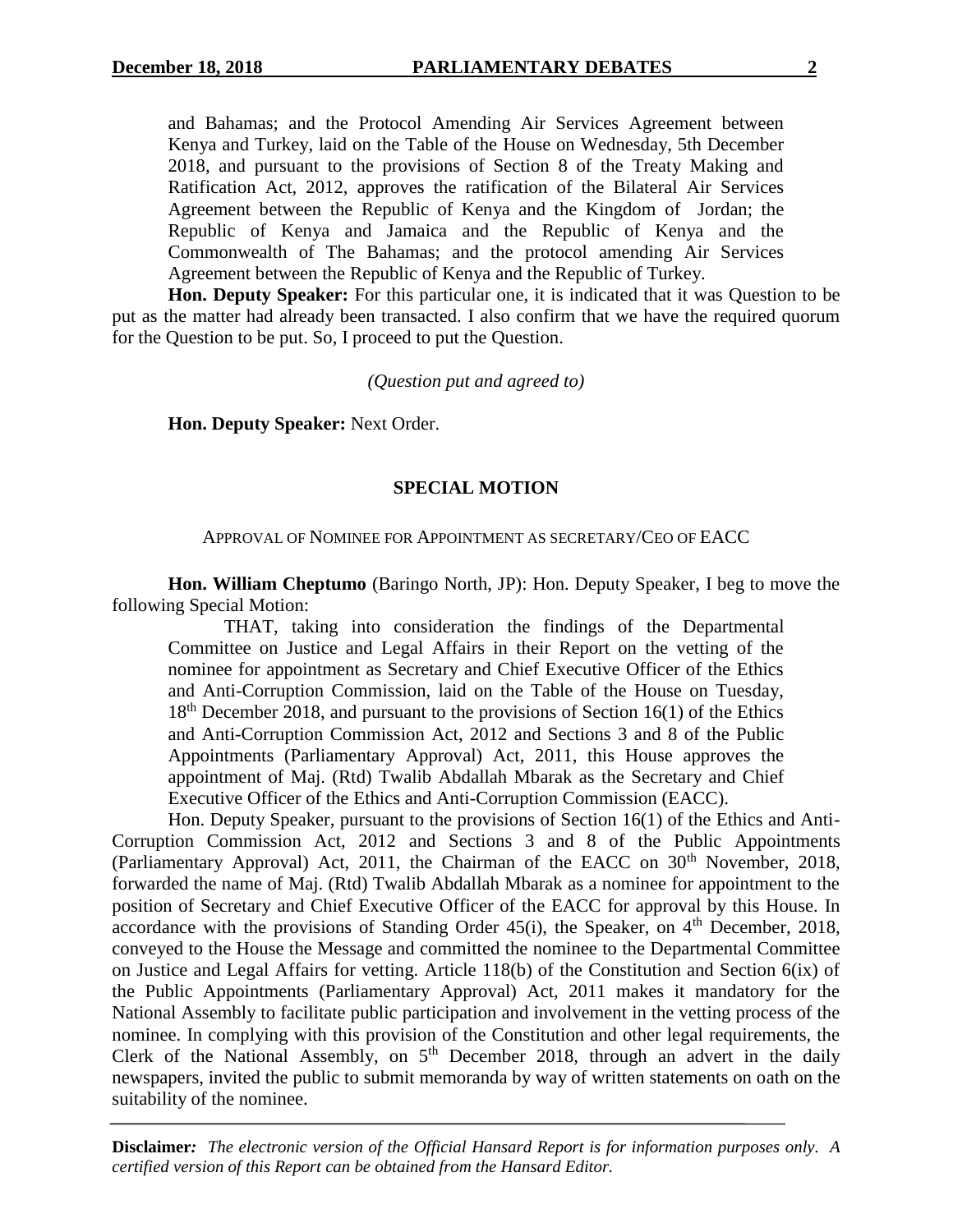It is a requirement under Chapter 10 of the Constitution to establish the status of the nominee with regard to their integrity, tax compliance, criminal record, education loan repayment and political party affiliation. This necessitated the Clerk of the National Assembly, through a letter dated on  $6<sup>th</sup>$  December 2018, to request for information from the EACC, the Kenya Revenue Authority (KRA), the Directorate of Criminal Investigations (DCI), the Higher Education Loans Board (HELB) and the Office of the Registrar of Political Parties. I want to inform the House and the country that those agencies did not have any outstanding issues with the nominee. That is evidenced by the letters from the said agencies as Annex (VI) of the Report.

The nominee, having been notified of the date, venue and time for the approval hearings as required by Section 6(iii) of the of Public Appointments (Parliamentary Approval) Act, 2011 and the Standing Order No.45(3), the nominee appeared before the Committee for approval hearings on 14<sup>th</sup> December 2018. As we undertook the approval hearings, we dealt with three aspects as required by law. One, the procedure used to arrive at the nominee, two, the statutory requirement relating to the office in question and three, whether the nominee's abilities, experience and qualities met the requirements of the office to which the nominee was meant for. These are the three fundamental requirements that formed the basis of the vetting process for this nominee.

I will deal with the three items briefly for Members to appreciate the findings and the outcome of the vetting process. On the procedure used to arrive at the nominee, the law is clear. Section 16(1)(2) of the Ethics and Anti-Corruption Commission Act, 2012 requires that the recruitment process of the Chief Executive Officer to the Commission be undertaken in an open, transparent and competitive recruitment process, with the approval of the National Assembly. For a person to be qualified for appointment as Secretary to the Commission, the person must be a citizen of Kenya, possesses a postgraduate degree from a university recognised in Kenya, has had, at least, ten years proven experience at management level and has experience in any of the following fields; namely, ethics and governance, law, public administration, leadership, economics, social studies, audit and accounting, just to mention a few.

The position of CEO was advertised through the daily newspapers on  $9<sup>th</sup>$  October 2018. It is important for Members to understand that the total number of applicants for the position was 71, out of which 14 were shortlisted. That is in Annex (VI) of the Report. The 14 shortlisted candidates were from different counties. They all appeared before the recruitment panel for the interview. The panel comprised of prominent and respected Kenyans. Its membership had the Chairperson of the EACC, all the commissioners of EACC, Mr. Kennedy Ogeto who is the Solicitor-General and Mr. Stephen Kirogo, the Chairperson of the Public Service Commission. Therefore, the membership of the recruitment composed of prominent Kenyans who took time to interview the nominee.

During the interview, Maj. (Rtd) Twalib Abdallah Mbarak from Kilifi County emerged the best candidate with the highest score of 86.38 per cent. He was the best in the interview. On this particular issue, the Committee was satisfied that the procedure used to arrive at the nominee was open, transparent and competitive. The nominee possessed the requisite qualifications and experience as required under Section 16(1)(2) of the EACC Act.

The second item is on the constitutional and statutory requirements relating to the office in question and the qualifications for appointment under the EACC Act of 2011. I am trying to summarize because the Report is long and my colleagues have had time to go through it. Therefore, I will summarise so that Members can have time to contribute to this special Motion. So, upon examining the nominee's Curriculum Vitae (CV), certificates and testimonials during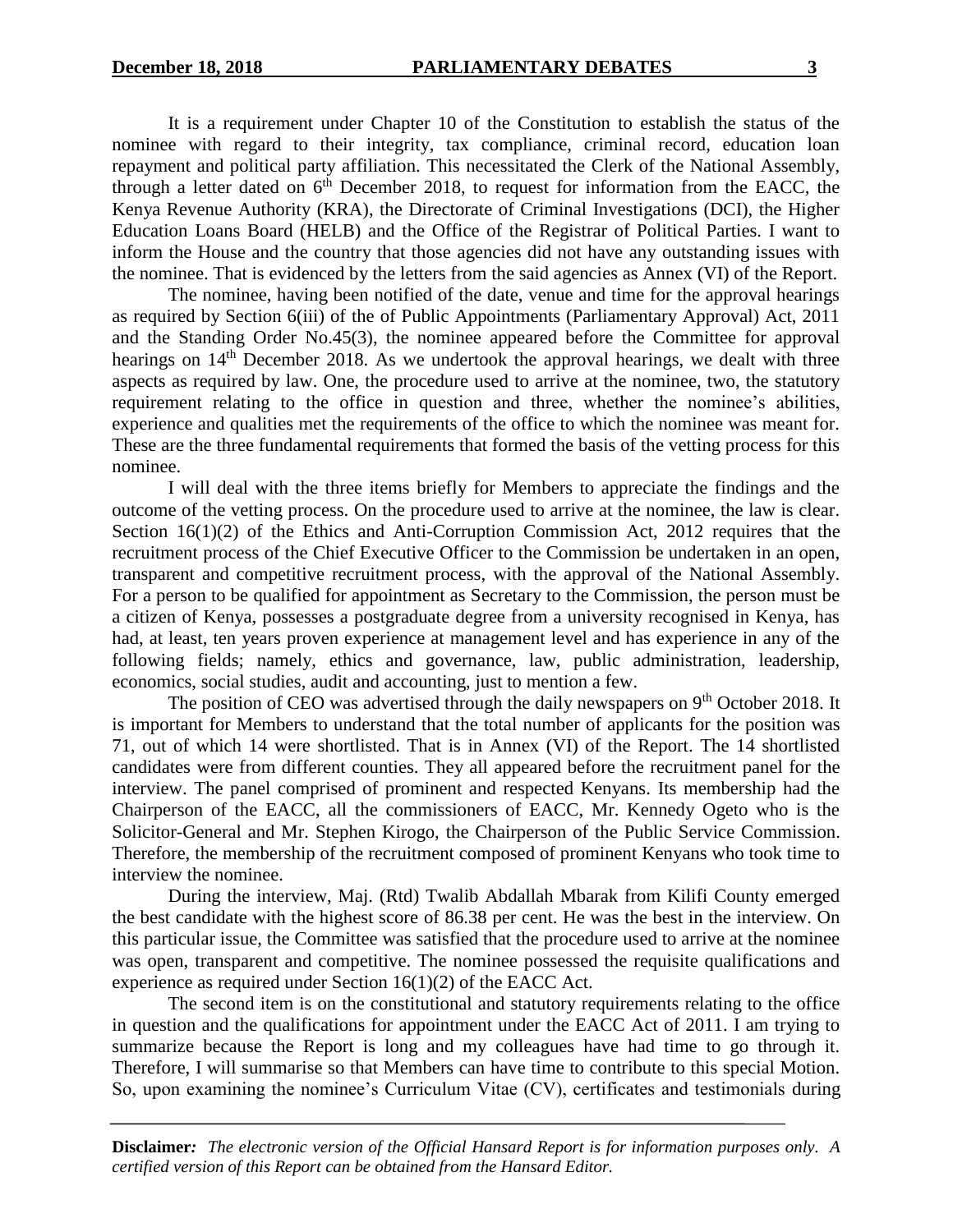the approval hearings, the Committee was satisfied that the nominee met all the requirements of Section 16(2) of the EACC Act.

Leadership and integrity are critical components because the nominee is going to oversee the EACC, which primarily deals with matters of ethics, leadership and integrity. Therefore, it was very important for us, as a Committee, to satisfy ourselves that the nominee, indeed, qualifies in this respect. While determining the suitability of the nominee to be appointed, the law requires the Committee to take into account the requirements of leadership and integrity under Chapter Six of the Constitution. In this regard, the Committee took into account the following areas.

I will be brief on this. The Committee looked at Article 73(2) of the Constitution, which provides for principles of leadership and integrity and Articles 75(1), 75(3), 77 and 78 of the Constitution. All these articles of the Constitution deal with matters of integrity and it was the business of my Committee to satisfy itself that, indeed, the nominee qualifies in this respect. Upon doing a background check with the relevant Government agencies, hearing from the nominee and examining his CV, certificates and testimonials, the Committee was satisfied that the nominee passed the leadership and integrity test.

The fourth item is the nominee suitability to be appointed to the office. Upon hearing the nominee and examining his certificates, the nominee possesses the academic credentials, professional training and experience. He meets the requirements of Section 16(2) of the EACC Act. The nominee has not…

#### *(Loud consultations)*

**Hon. Deputy Speaker:** Order, Hon. Members! Order! Let us listen to the Chair of Justice and Legal Affairs Committee in silence. I know you have been off for some time, but the decibels are a bit too high. In fact, there is laughter I have just heard from one certain corner that is un-parliamentary. However, proceed.

**Hon. William Cheptumo** (Baringo North, JP): Thank you, Hon. Deputy Speaker. The Committee was also satisfied in this respect that the nominee is suitable to be appointed to the office. When we invited the public to present their memoranda, no memorandum was received from the public contesting the suitability of the nominee to be appointed to the office. However, we received written memoranda in support. In the vetting process, what is important is not the memoranda in support. We are looking at the memoranda that are contesting the suitability of the nominee. However, it is important also for this House to note that Kenyans came forth and gave some positive memoranda in support of the nominee. That is from one George Sona, a senior lecturer at the University of Nairobi, the Association of Corporate and Industrial Security Management Professionals, Lt. (Col) Njuki Mwaniki and many other Kenyans. There are about seven Kenyans who came forward to support the nomination of the nominee.

During the approval hearing – and this is also very important - the Committee took time to listen in the process of interviewing the nominee. We looked at the following areas, namely, his academic qualifications, employment record, professional affiliations, potential conflict of interest and all the requirements as set out in the Constitution. It is important for Members to note this because we are going to discuss the nomination of a very important nominee for a very important Commission. On his academic qualifications, the nominee holds a Diploma in Private Investigations from Pennsylvania University in USA, a Diploma in Armed Conflict from the University of Nairobi, Bachelor of Arts Degree in Political Science and Sociology from the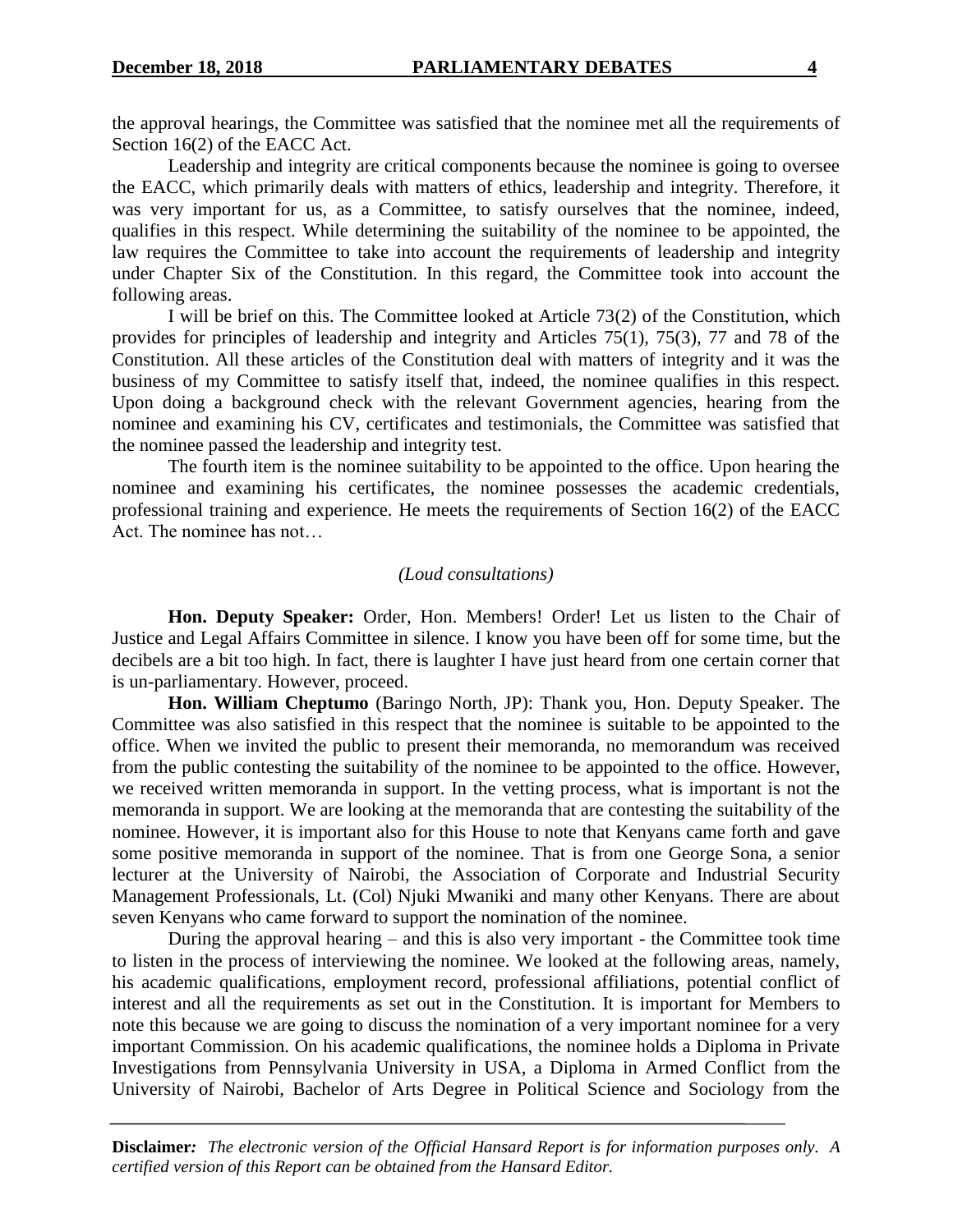University of Nairobi and, finally, a Masters of Arts Degree in Armed Conflict and Peace Studies from the University of Nairobi.

It is also important for the House to know the work experience of the nominee. Briefly, I wish to inform the House that the nominee has served in the Public Service for over 34 years in various institutions and capacities. He has served in the Kenya Armed Forces and rose to the rank of a Major when he left that institution. He also worked in the National Security Intelligence Service (NSIS) as a Senior Analyst in tactical and strategic intelligence for seven years. This is a new term that I have come to learn during the interview of the nominee. He was a Senior Analyst in Tactical and Strategic Intelligence. This is a very important position in military language which, I think, is going to be very useful even as he gets a chance to serve at the EACC. Again, he worked in the Kenya Anti-Corruption Commission (KACC) for six years where he set up the Intelligence and Undercover Unit of the Commission. Up to today, that particular unit is helping the Commission to fight corruption. He has also worked at KenGen until this time when he came for the interview as a Security and Integrity Manager for eight years. He is a member of the American Society for Industrial Security, the International Management Security Institute and the Association of Corporate and Industrial Security Management Professionals.

Again, it is very important for my colleagues to understand some of these areas. He spearheaded and implemented the Corporate Governance and Integrity Strategy Plan for KenGen. He spearheaded the formation of a full-fledged intelligence production division with information of undercover investigation unit while at the EACC, and played a key role in the team that transformed NSIS. Another critical point I wanted to mention to the House as I almost conclude this presentation is that when the nominee appeared before us, we found out that he understood the role and functions of EACC. He has a clear understanding of the functions of the Commission. He also understood the challenges that face the Commission in fighting corruption and some of the areas which require legislative intervention to strengthen the Commission in fighting corruption. He came up with some information regarding the need to have cordial working relationship among all the relevant agencies.

We have cases in this country where there is some aspect of perception and a feeling that the Director of Criminal Investigations (DCI), the Office of the Director of Public Prosecutions (DPP) and the EACC do not work together. The nominee was so clear that he was going to ensure that he works very closely with those agencies so that they can put their efforts together as they fight corruption. I also wish to confirm to the House that the nominee acknowledged that the job was a high risk one and he submitted that he applied because he believed he can do it. We asked him why he had to apply again. He had worked at the EACC for four years and we asked him why he had to go there again. He told the Committee that he had enough skills now and competence to deliver if appointed. This is based on his first experience in military and intelligence services during which he successfully undertook high risk engagements.

Hon. Deputy Speaker, I wish to confirm to the House that we asked the nominee what strategy he has…

**Hon. Deputy Speaker:** I cannot seem to get Hon. Cheptumo anywhere. I still want to give you some time. You must summarise. There is a lot of interest. You have seen the nominee. Other Members want to contribute to this debate.

**Hon. William Cheptumo** (Baringo North, JP): Hon. Deputy Speaker, I respect your authority.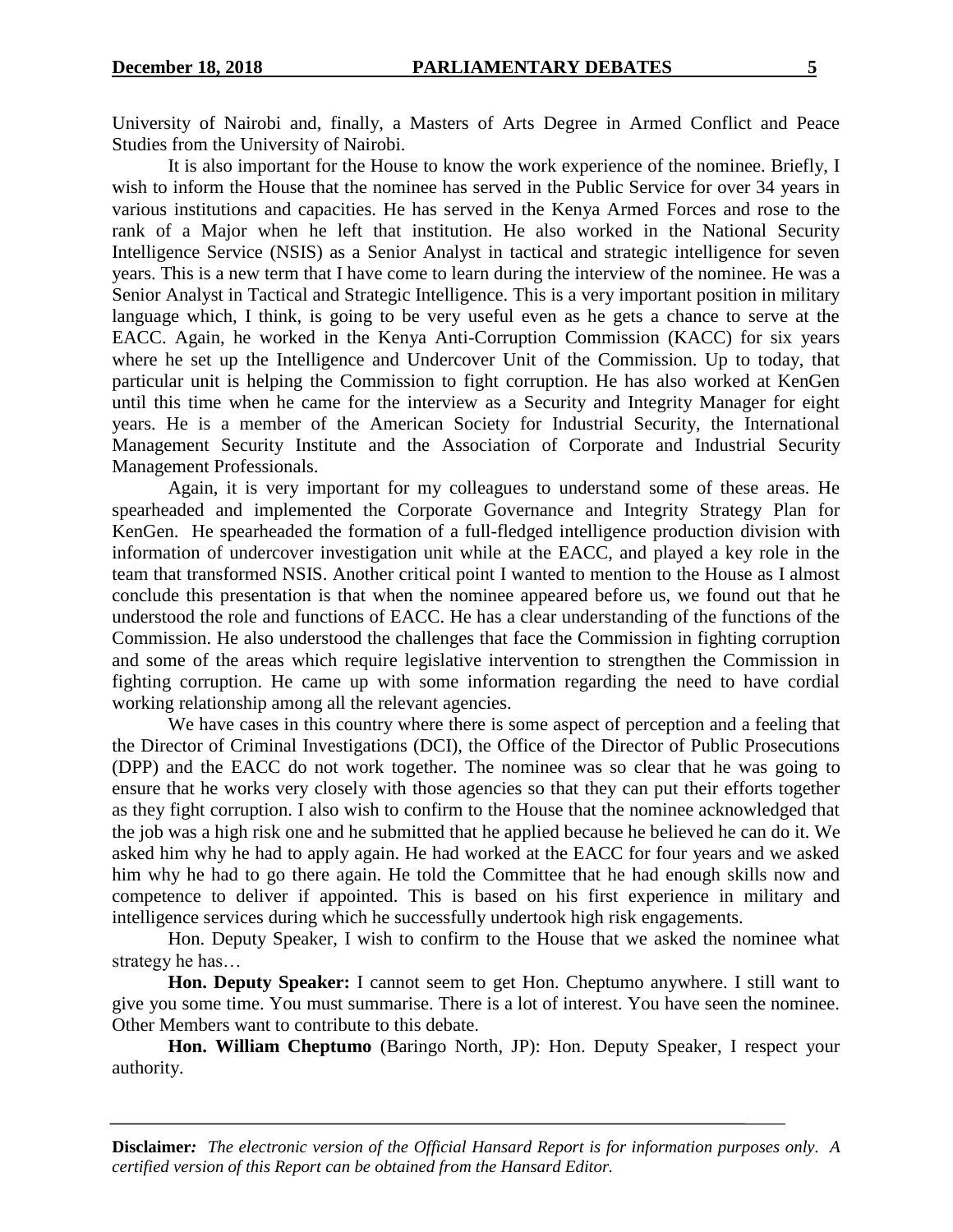In conclusion, upon conducting the background check with relevant agencies, hearing the nominee and examining his credentials, the Committee made the following observations:

First, the nominee's academic credentials, professional training and experience met the requirements of Section 16(2). He is a Kenyan citizen born in Kilifi. He possesses a Bachelor's Degree as required. He has over 10 years' experience at management level in companies, agencies and institutions that he has worked in.

He meets the requirements of Chapter 6 of the Constitution having been cleared by the DCI, KRA, Office of the Registrar of Political Parties (ORPP), HELB, and EACC. He is not a member of any political party. He is not a Member of Parliament or a member of county assembly (MCA).

He has not been declared bankrupt or removed from office for contravening the provisions of the Constitution. There was no memorandum received from the public contesting his suitability. He has never been charged with a criminal offence in a court of law. He has never been dismissed from office under Article 75 of the Constitution and Article 77 on restriction of State officers. He demonstrated knowledge and understanding of the mandate and other pertinent issues relating to EACC.

Therefore, in view of this, the Committee recommends that pursuant to the provisions of Section 16(1) of the EACC Act of 2011, this House approves the nomination of Major. (Rtd) Twalib Abdallah Mbarak for appointment as Secretary and Chief Executive Officer of the EACC by the appointing authority.

I thank the Office of the Speaker, the Office of the Clerk and my colleagues, Members of this Committee, who spent three days vetting the nominee and retreated for two days to come up with this Report. I sincerely thank my colleagues for availing themselves to deal with this very important matter and for availing themselves again today so that we can go on record as the institution that vetted the next CEO of EACC.

This House has pronounced that we should fight corruption by all means. With political will, enabling legislation and the new CEO, there is no reason why we cannot fight corruption as a country and bring it to an end so that Kenyans can access resources for their benefit.

With those remarks, I beg to move and request Hon. Duale, the Leader of the Majority Party, to second the Motion.

**Hon. Deputy Speaker:** Hon. Duale, the Leader of the Majority Party.

**Hon. Aden Duale** (Garissa Township, JP): Thank you, Hon. Deputy Speaker. I support the Motion, which is asking this House to approve the appointment of Mr. Mbarak as the next Secretary and CEO of EACC. This is the second CEO under the new Constitution. I am sure Hon. Olago Aluoch, Hon. Cheptumo, Hon. Mbadi, and many others, had an opportunity in the 10<sup>th</sup> Parliament to approve the outgoing CEO, Mr. Halakhe Waqo.

At the outset, I would like to thank the Departmental Committee on Justice and Legal Affairs and the entire Membership of the House that has come back from their busy holiday to perform this national duty. It shows that when the National Assembly Members are called to duty, they promptly comply. I thank them.

The EACC has a long history in our country. In 1997, under the leadership of President Moi, the Kenya Anti-Corruption Authority (KACA) was established after the amendment of the Prevention of Corruption Act (Cap 65) of the Laws of Kenya by the  $7<sup>th</sup>$  Parliament. That was before that Parliament was dissolved. Again, in April 2003, during the term of the 9<sup>th</sup> Parliament, KACA was replaced by the Kenya Anti-Corruption Commission (KACC). In 2011, under the Constitution of Kenya, 2010, and during the term of the  $10<sup>th</sup>$  Parliament, KACC was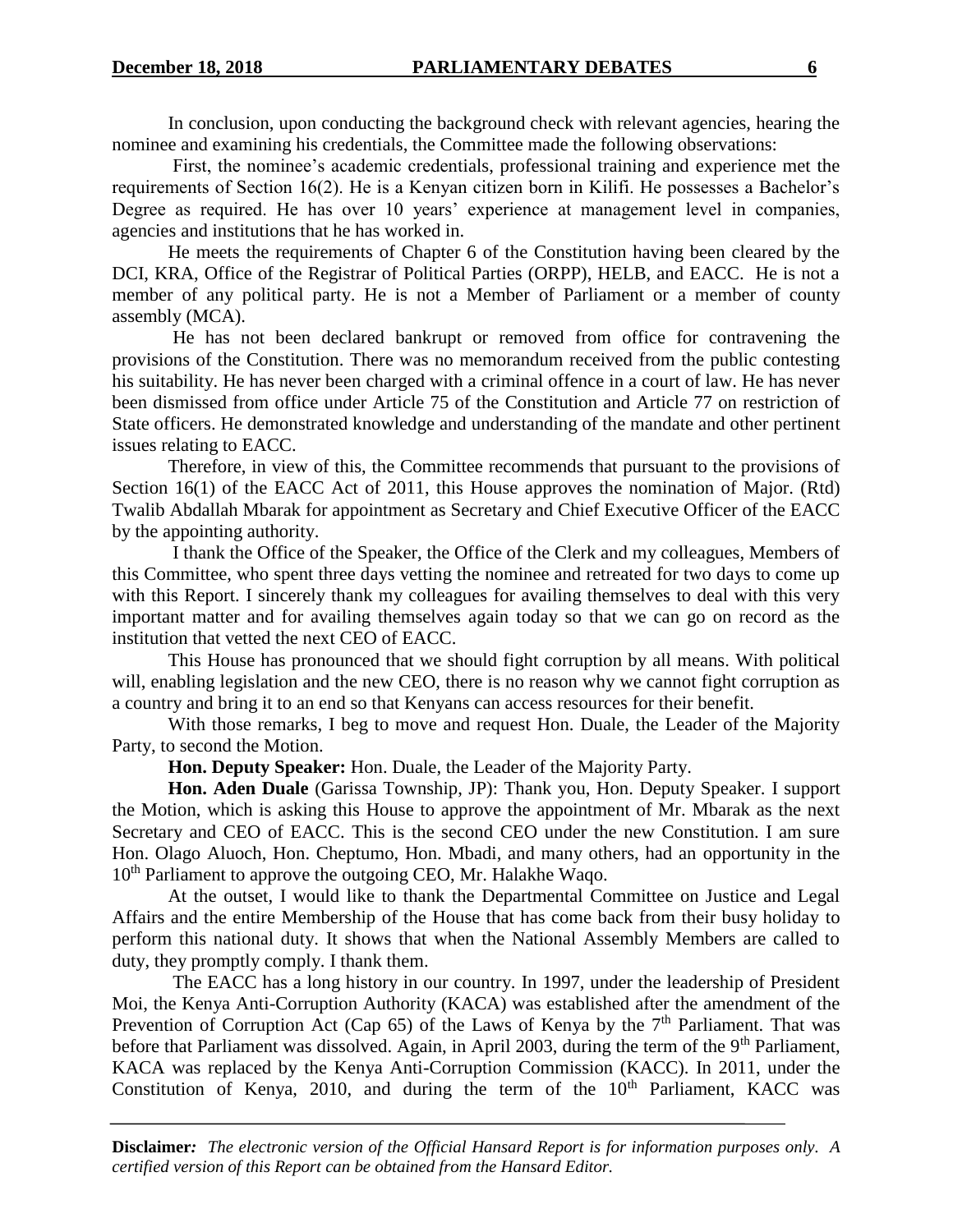subsequently replaced by EACC, whose basis is found in Article 79 of the Constitution. Thereafter, in the same year, on 29<sup>th</sup> August 2011, the 11<sup>th</sup> Parliament enacted the EACC Act that gives effect to Article 79 of the Constitution by providing the statutory framework of the EACC. Presently, the EACC is a statutory body established under the EACC Act of 2011 and pursuant to Article 79 of the Constitution.

What is the mandate of this Commission? The mandate includes law enforcement, war against corruption, combat and prevention of corruption and economic crimes in Kenya through law enforcement and preventive measures by doing public education and through promotion of standards and practices of integrity. Furthermore, the mandate of the EACC is derived from Chapter 6 of the Constitution, the Leadership and Integrity Act (No.19 of 2012) and the Anti-Corruption and Economic Crimes Act of 2003.

It is not news today when Kenyans are thought to be synonymous with corruption. There are people who feel that Kenya is synonymous with corruption. It is reported that a section of our youth cannot find jobs because of corruption. A section of our youth does not mind engaging in corruption instead of hard work. They feel that there is an easy way of getting money. That has led to the war against corruption by His Excellency the President and the entire leadership of our country.

The EACC duly submits quarterly reports to Parliament and annual reports. This morning, I tabled the EACC Annual Report of 2017/2018. These reports are not discussed by the respective committees. I ask the Chair of the Departmental Committee on Justice and Legal Affairs to scrutinise both the quarterly and annual reports of the EACC and the many other commissions that submit reports to this House, so that we can analyse and create a performancebased appraisal on the men and women who work in those institutions.

I am sure it is this annual Report and the many others that are brought to this House that will give a scorecard of the men and women who work at EACC. Do we really accord these reports the priority they deserve or they are taken to the shelves? We must understand and analyse them. We must call the CEOs of the commissions to come and defend their reports. That will help us to enrich the legislative discourse of this House.

Hon. Deputy Speaker, I look forward to guidance from your Procedure and Rules Committee on how we ought to handle such reports. In the meantime, I suggest that we allocate specific time in allotted afternoons to debate reports from commissions. The war on graft has seen distinguished individuals at the helm working for the respective bodies. Allow me to mention them quickly. There was Hon. Harun Mwau, Retired Judge Justice Ringera, Mr. P.L. O Lumumba, Mr. Mumo Matemu and his two deputies, Mrs. Keino, and others over the time. When this House was debating the nomination of Mr. P. L.O Lumumba in the 10<sup>th</sup> Parliament, he was praised by all the Members. We were only three of us who opposed the nomination of Mr. P.L.O Lumumba. The HANSARD will bear me witness. I said that the war against corruption cannot be based on how eloquent you are and how you can choose good words. Barely three years later in the same 11<sup>th</sup> Parliament, I was vindicated when Hon. James Orengo and many others who were in praise of P.L.O Lumumba turned against him. I am sure the Members will have a scorecard for Mr. Halakhe Waqo, who was approved in this House around midnight when most of us were very tired. I am sure the Members will praise Mr. Mbarak Twalib, but be very careful because the HANSARD is a living record. Barely two or three months later, you might have a different version on the Floor of the House.

Based on the Report of the Committee, he has met all the criteria. I hope he will not let down the people of Kenya. I would like to bring to the attention of the House the content of this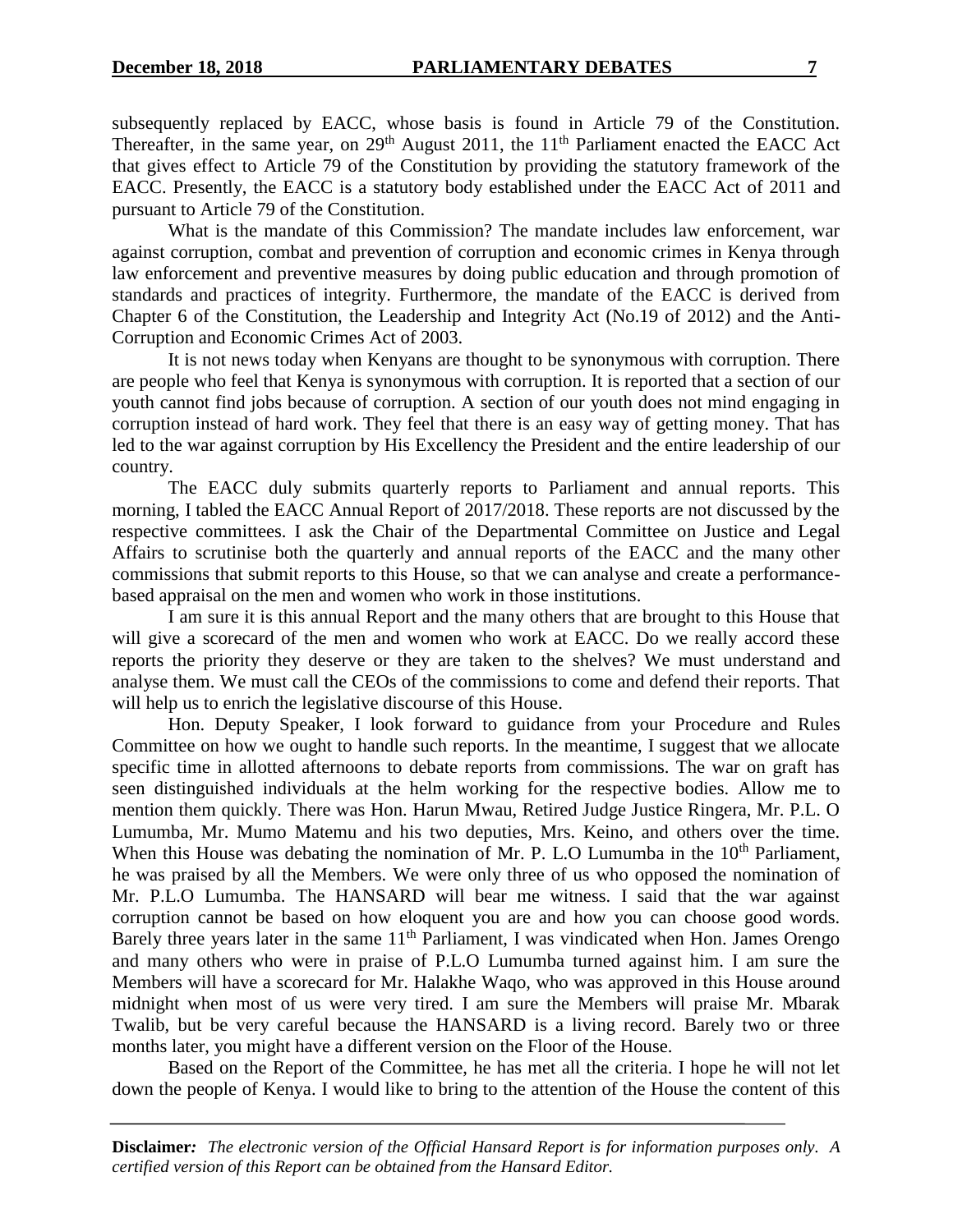Report, which I looked at this afternoon. I laid it on the Table of the House today morning titled: *The EACC Annual Report for the Financial Year 2017/2018*. I also wish to mention the good work done by the outgoing CEO, Mr. Halakhe Waqo, based on the Report that was presented to Parliament this morning. In this Report of the Financial Years 2017/2018 and 2018/2019, the Commission handled over 6,000 reports and 2,800 reports were taken for investigation. About 46 per cent of the cases presented were relevant to the Commission's mandate. About 5,000 cases which are about 80.3 per cent, were from the headquarters and regional offices. The assets they are investigating in this Report are worth over Kshs43 billion and the investigation is for the Financial Year 2017/2018. This is equivalent to the total resources given to Kiambu County, Kilifi County, Mandera County and Turkana County in the period reported. Four county resources were taken to personal accounts and that is what the EACC is investigating.

**Hon. Deputy Speaker**: The Leader of the Majority Party, are you seconding as the Leader of the Majority Party or in your personal capacity as the Member for Garissa Township?

**Hon. Aden Duale** (Garissa Township, JP): I am a Member of Parliament and, at the same time, the Leader of the Majority Party. The line is too thin.

**Hon. Deputy Speaker**: That is why I am asking because there are consequences.

#### *(Hon. John Mbadi spoke off record)*

**Hon. Deputy Speaker**: Order, Leader of the Minority Party. I am asking a question to the Leader of the Majority Party and he is the one who will answer. Nobody else will answer on his behalf. I have asked him whether he is seconding the Motion as the Leader of the Majority Party or the Member for Garissa Township. That is a question which I want you to answer and then I will make a decision. It is a straightforward one. Let me choose for you, so that it becomes easier. If you are seconding the Motion as the Member for Garissa Township, then you have 10 minutes, which are now over. If you are doing it as the Leader of the Majority Party, you have 15 minutes and, therefore, a balance of five minutes. Choose one of them.

#### *(Laughter)*

**Hon. Aden Duale** (Garissa Township, JP): I am the Leader of the Majority Party and I am seconding in that capacity.

**Hon. Deputy Speaker**: Then you have five more minutes.

**Hon. Aden Duale** (Garissa Township, JP**)**: Plus the ones that I lost. So, I have 10 minutes.

**Hon. Deputy Speaker**: You did not lose any minute. When I was asking you the question, you had just finished your 10 minutes. I have given you five minutes more because you are the Leader of the Majority Party.

**Hon. Aden Duale** (Garissa Township, JP): Following various investigations, the EACC has forwarded to the Office of the DPP a total of 183 cases as per the Report. Why was this House recalled? It was recalled because of a very important constitutional obligation. The story out there is that the war on corruption can never be won if institutions that fight corruption are corrupt. In the Constitution of Kenya, 2010, Kenyans, in their wisdom, decided to establish independent commissions and offices which are only answerable to Parliament, to deal with matters of corruption and ethics. We are talking about the Office of the Auditor-General, Controller of Budget, the EACC, the DCI and the DPP. When the hunter becomes corrupt, then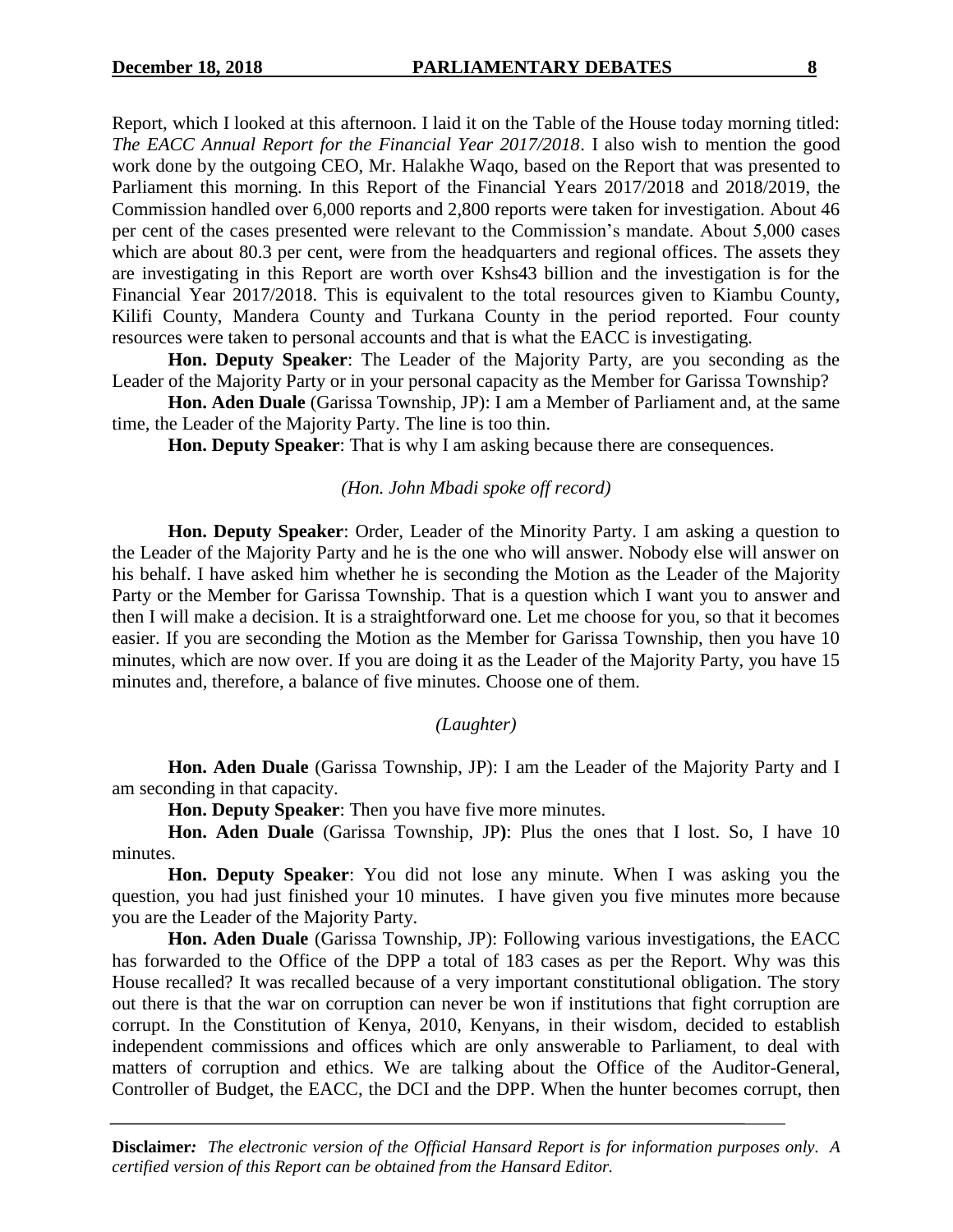we are taking the country in circles. Mr. Mbarak, the DPP and the Auditor-General must clean their offices.

When the Auditor-General's officers are sent to audit accounts of far fledged counties, they are told there is an element of insecurity like the *Al Shabaab*. They do not go, but the truth of the matter is that they go to bed with the governors. It is good because we are dealing with the Kenya Pipeline Company, the Kenya Power and Lighting Company and all national Government institutions which are corrupt. Why are we not dealing with huge amount of resources which are wasted in county governments? There is a lot of wastage.

#### *(Applause)*

There is a lot of corruption in our county governments. In the event that we amend the Constitution, I will give my opinion before  $1<sup>st</sup>$  January 2019. That is because the presidential system of Government is a winner takes it all. The solution to that is to adopt a parliamentary system with a ceremonial President and create a federal system of Government in Kenya. We must have federalism in Kenya like in Ethiopia where 80 per cent of the national revenue goes to the *majimbos* and we remain with only 20 per cent in the national Government. The function of the national Government will be foreign affairs, defence and the National Treasury. That should be the route. If we want a win-win situation, let us have 47 regional presidents, so that the people of the north, their oil and mining…

**Hon. (Ms.) Shamalla Jennifer** (Nominated, JP): On a point of order, Hon. Deputy Speaker.

# *(Applause)*

**Hon. Deputy Speaker**: What is your point of order? Just a minute, the Leader of the Majority Party. You still have time. Hon. Members, even as you applaud, she is on a point of order.

**Hon. (Ms.) Shamalla Jennifer** (Nominated, JP): Hon. Deputy Speaker, I do not see how federalism is part of fighting corruption. I thought we were discussing the approval of the nominee today.

**Hon. Deputy Speaker:** I actually do not see what is out of order in that. Leader of the Majority Party, proceed.

**Hon Aden Duale** (Garissa Township, JP): Hon. Deputy Speaker, let me explain to Hon. Shamalla. There is too much corruption at the centre. If we have to fight corruption, and if we want to make sure that each and every part of Kenya gets and eats the cake, then we should emulate what is happening in Ethiopia. Let us have 47 States with federal governments. We must speak. If we want to kill the presidential system of winner take it all, let us go the federal system way. Let us have a parliamentary system where the contest will be in constituencies where there will be no corruption. The presidential system of government is enticing and entangled with corruption. The President wants to take money, there is corruption at Independent Electoral and Boundaries Commission (IEBC) and there is corruption in transmission of results. This discussion must go ahead.

#### *(Loud consultations)*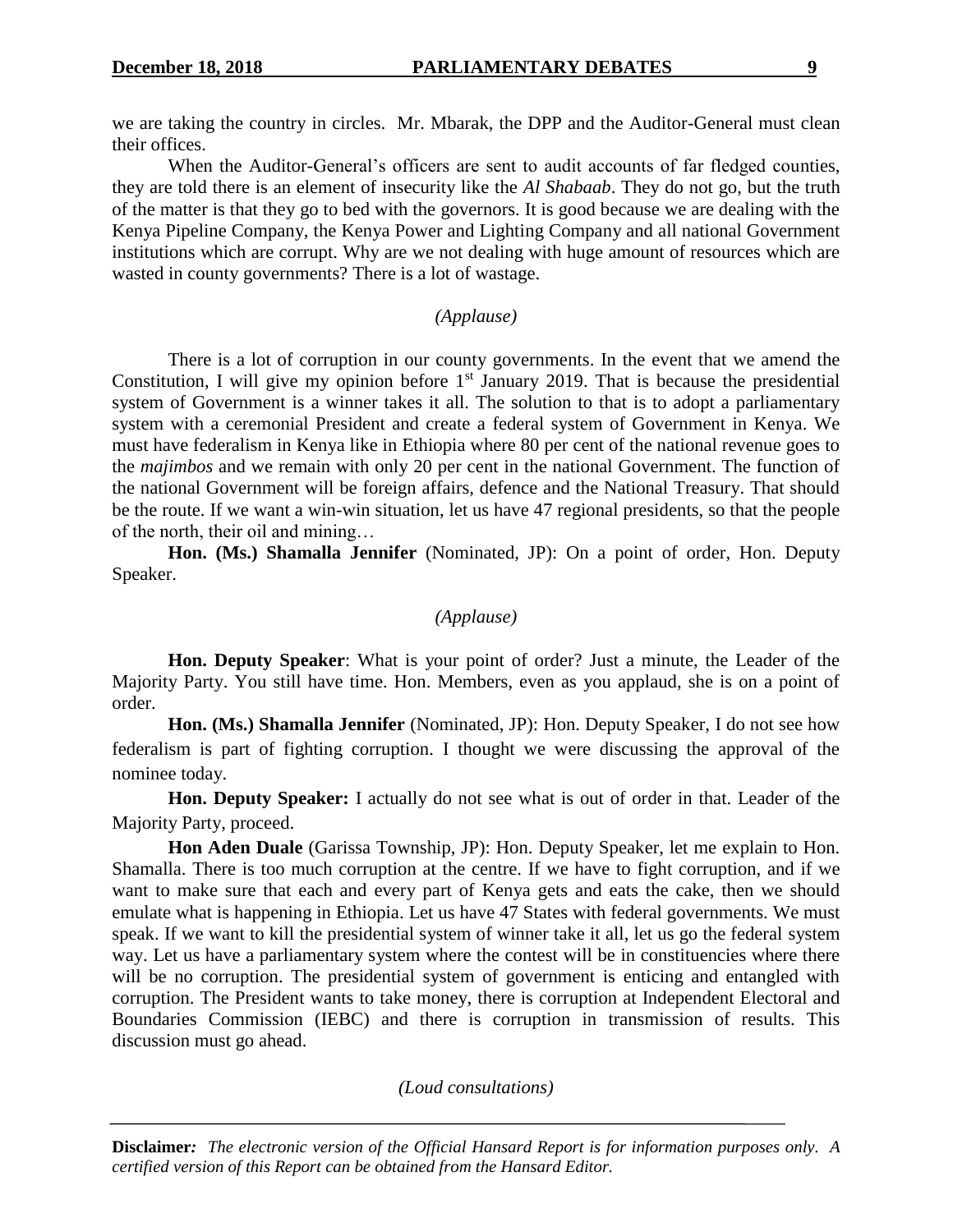I agree.

#### *(Loud consultations)*

I am making this statement so that, as we go for the Christmas and New Year break, we have something for discussion. In January, if we agree on a referendum, the only one I will support is that of federalism and a parliamentary system of government. After being the Leader of the Majority Party, the other job I will look for is to become the federal regional president of Garissa State. That is what I want.

## *(Laughter)*

In conclusion, I challenge Major Rtd. Twalib to lead the Commission and to sincerely partner with other players. He must have a working relationship with the Office of the Director of Public Prosecutions, the Office of Directorate of Criminal Investigations (DCI) and the Office of Inspector General of Police. There must be a good working relationship between him and the Judiciary. The war on corruption cannot be won by alienating the Judiciary. The Judiciary, under the leadership of Chief Justice Maraga, is critical. He should work with the leadership of Parliament also. He must guide the Commission to the truth.

Major Rtd. Twalib Mbarak has what it takes. He has an intelligence background in security and has worked in the military. He has the discipline and I do not think he will let down the people of Kenya. He was nominated pursuant to Section 16(1) of the Ethics and Anti-Corruption Commission Act of 2011 and Section 5(1) of the Public Appointments (Parliamentary Approval) Act.

As a leader, Hon. Deputy Speaker, if you allow me, the story in town is that the presidential system is winner takes it all.

**Hon. Deputy Speaker:** Do not go that way.

**Hon Aden Duale** (Garissa Township, JP): Let us take it everywhere. I beg to second.

**Hon. Deputy Speaker:** Hon. Members, before I move to the next step, let me recognise, in the Speaker's Gallery, officers from the Parliament of Uganda. They are:

1. Mr. Geoffrey Beinomugisha - Principal Policy Analyst; and,

2. Mr. David Ivan Masajjage - Principal Administrative Officer.

They should feel welcome in the National Assembly.

**Hon. Daniel Maanzo** (Makueni, WDM-K): On a point of order, Hon. Deputy Speaker.

**Hon. Deputy Speaker:** I see many Members have pressed interventions. I see Hon. Washiali, Hon. Wahome and Hon. Maanzo Kitonga. Let me start with Hon. Maanzo.

**Hon. Daniel Maanzo** (Makueni, WDM-K): Hon. Deputy Speaker, pursuant to Standing Order No. 97(4), could we limit the time for each Member's contribution to five minutes?

**Hon. Deputy Speaker:** I hear you. Do not be distracted. Prosecute your case.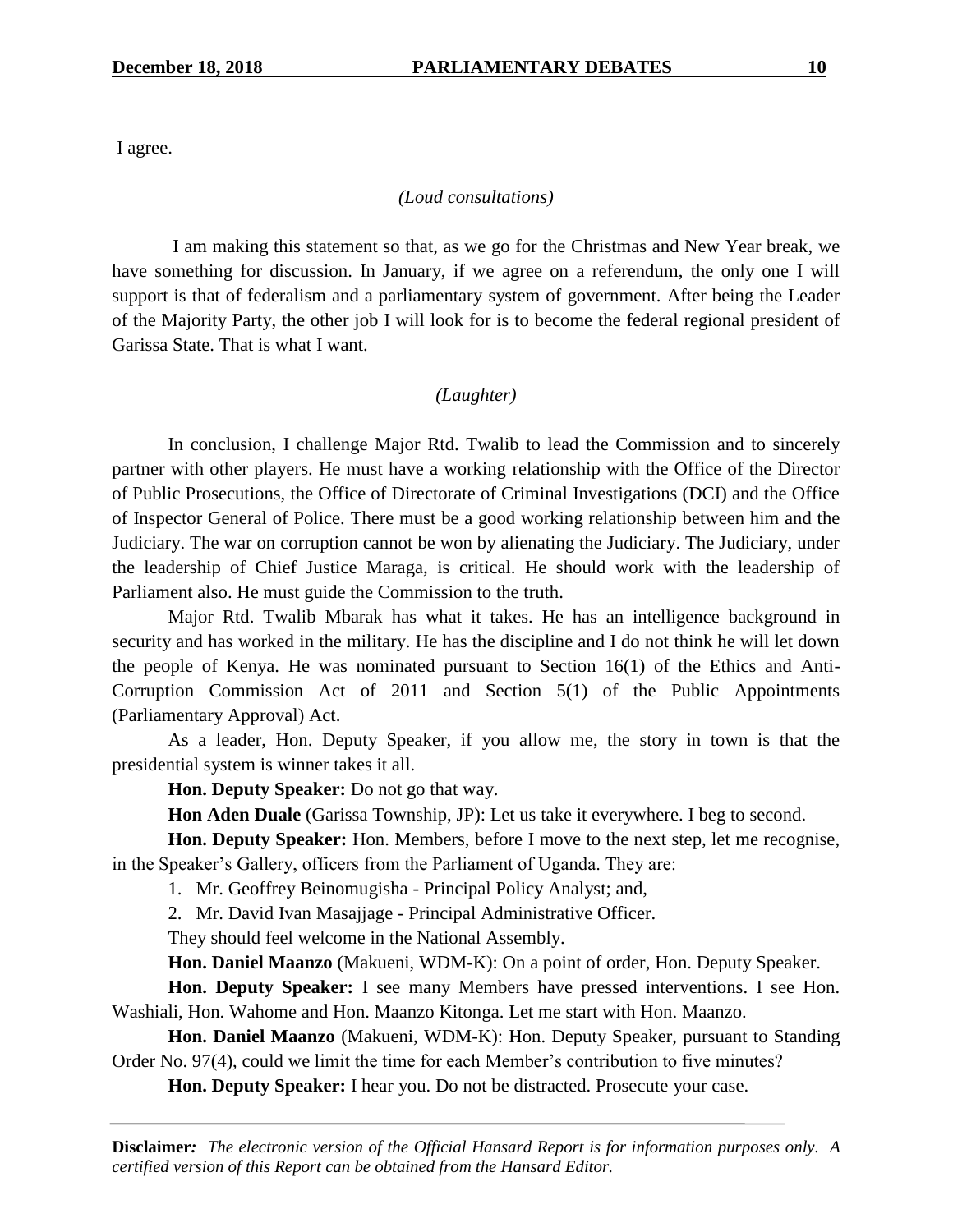**Hon. Daniel Maanzo** (Makueni, WDM-K): If we can kindly reduce it. It is ten minutes from the notice. Could we kindly reduce it to five minutes per Member?

**Hon. Deputy Speaker:** I have no power to do that. It is for the Members to decide.

Hon. Washiali Jomo, do you have anything different?

**Hon. Benjamin Washiali** (Mumias East, JP): Hon. Deputy Speaker, Hon. Maanzo picked my brains. I just want to add onto what he has said. As a Whip of the Majority Party, I thank the Hon. Members for coming for the two Sittings, that is, in the morning and this afternoon. As a Whip of the Majority Party…

**Hon. Deputy Speaker:** You are on a point of order.

**Hon. Benjamin Washiali** (Mumias East, JP): Hon. Junet, yourself, other leaders and myself, asked Members to come for a Special Sitting. They have sacrificed a lot to have come for the Sittings. It is in order to give as many Members as possible a chance to contribute and make a decision on whether to approve or reject this nominee.

**Hon. Deputy Speaker:** So, you are supporting Hon. Maanzo's position.

**Hon. Benjamin Washiali** (Mumias East, JP): I agree with Hon. Maanzo that we reduce the time for a Member to contribute to five minutes.

**Hon. Deputy Speaker:** Let me give information that you may not have. Before I put the Question on that, I want Members to be sufficiently informed. We have a balance of two hours and there are 53 requests and two interventions. That will be the decision you need to make. Did you say five minutes?

*(Loud consultations)*

*(Several Hon. Members raised their hands)*

Do not just put your hand up. If you have anything, let me know. Hon. Lentoimaga, what is it?

**Hon. Alois Lentoimaga** (Samburu North, JP): Hon. Deputy Speaker, I recommend that we give three minutes to each Member to make their contribution instead of five.

**Hon. Deputy Speaker:** We will proceed to have you make that decision. You have done it properly under Standing Order No.97 and you have done it at the correct time. There are two Questions here, one for five minutes and one for three minutes. It will be easy for me.

*(Question proposed)*

*(Question that debating time be limited to five minutes, put and negatived)*

*(Loud consultations)*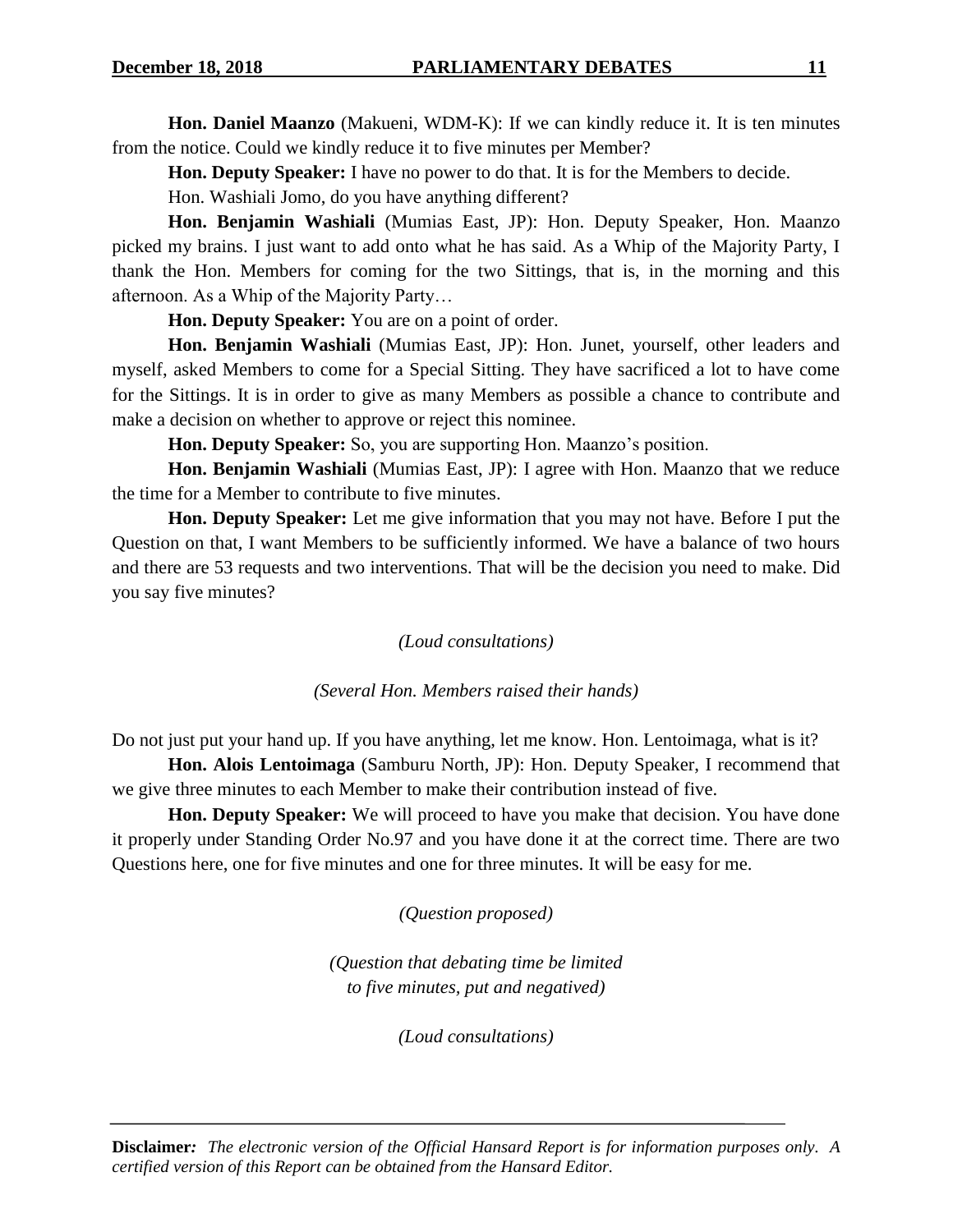So that I am sure that the ones saying nay have an issue with the five minutes or have interest in three minutes, I will put the following Question.

> *(Question that debating time be limited to three minutes, put and agreed to)*

Contributing time for each Member is going to be three minutes. It is reasonable considering that we have limited time. Members will speak for three minutes each. You have made that decision.

We will start with Hon. Murugara Gitonga.

**Hon. George Gitonga** (Tharaka, DP): Thank you, Hon. Deputy Speaker.

*(Hon. John Mbadi spoke off record)*

**Hon. Deputy Speaker**: Is the Leader of the Majority Party interested in speaking? I will give you a chance, Leader of the Minority Party. I will also be considerate of your position. So, three minutes, Hon. Murugara.

**Hon. George Gitonga** (Tharaka, DP): Thank you, Hon. Deputy Speaker. I rise to support the Special Motion that this House approves the appointment of Maj. (Rtd) Twalib Abdallah Mbarak as the Chief Executive Officer of the Ethics and Anti-Corruption Commission (EACC). I sit in the Committee that came up with this Report. We deliberated over it for a long time. I agree with our findings that Mr. Twalib is, indeed, qualified to be the CEO of EACC. We had our reservations because in our view, the candidate was overly militarised and we felt that he may not have any qualifications regarding matters anti-corruption. Possibly, we were driven by prejudices and other factors including not always trusting what comes from the system and especially because the Commission has been headed by big names like Harun Mwau, Justice Aaron Ringera, PLO Lumumba and others. However, upon concluding the interview, we were satisfied that Mr. Twalib is qualified to sit as the Head of the Commission.

We took him to international levels where again he confirmed he has knowledge on these matters and the assurance he gave to us as we summed up was that he is prepared for the task. The big fish must prepare themselves because this country is faced with endemic cases of corruption. We need a CEO who is going to deal with this to the fullest.

Our only request to him is that he has to cooperate with other agencies, including the Directorate of Criminal Investigations (DCI) and the Office of the Director of Public Prosecutions (ODPP), so that everybody who engages in corruption in this country can face the music.

I, therefore, support and urge the House to adopt the Report.

Thank you.

**Hon. Deputy Speaker**: Now the Leader of the Minority Party.

**Hon. John Mbadi** (Suba South, ODM): Thank you, Hon. Deputy Speaker. Allow me 30 seconds to condemn the killings that took place in Kwanza Constituency by police officers. It is something that we did not expect to happen in this era when we have tried to reform the Police Service.

I want to make my contribution to the proposal to approve the nomination of Twalib Abdallah Mbarak as the Head of Secretariat of EACC. First, while I support the appointment of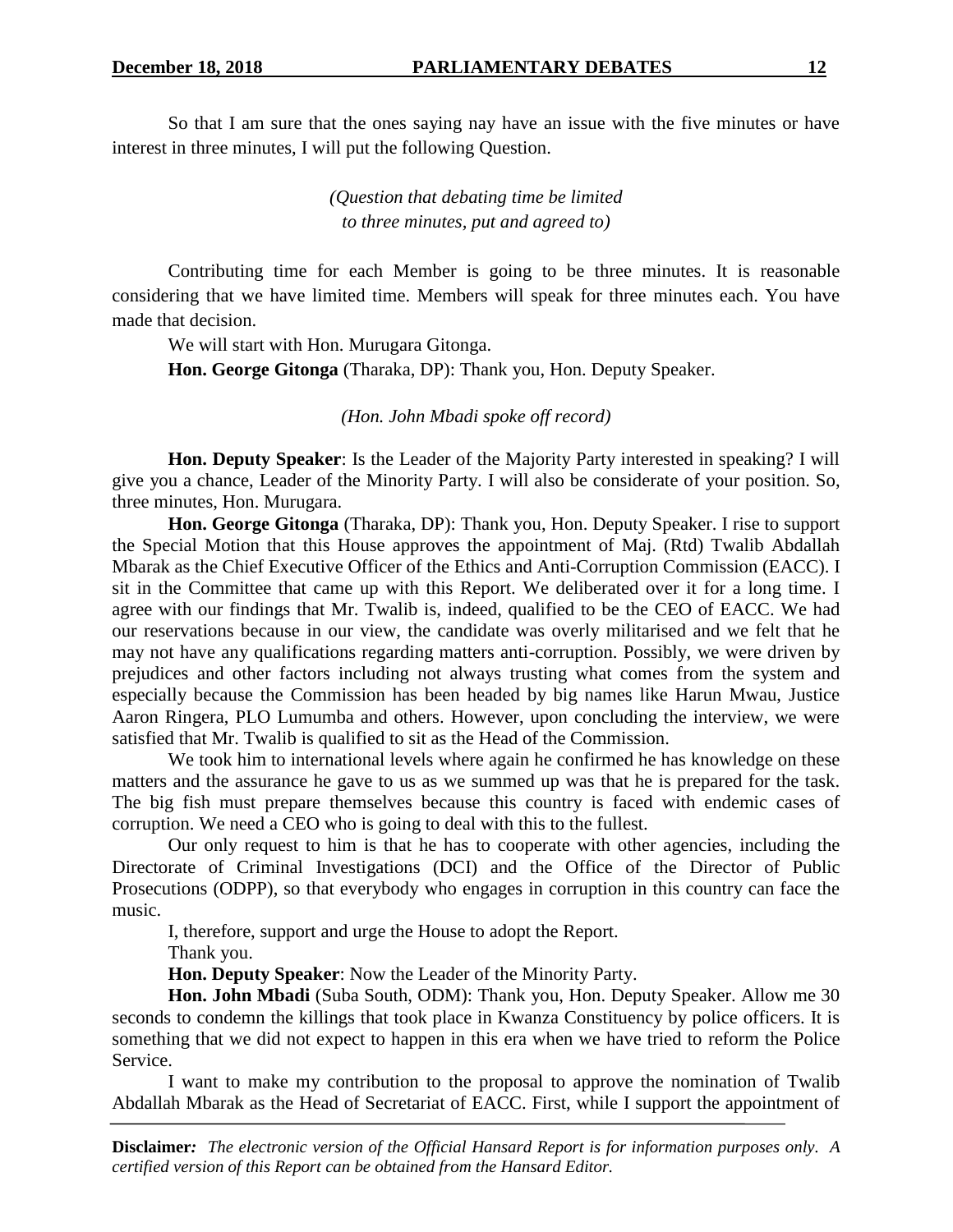this great Kenyan, I am a bit disappointed that the Commission did not follow strictly the requirement of Section 16 of the EACC Act which provides that the Commission shall, through an open, transparent and competitive recruitment process, and with the approval of National Assembly, appoint the suitably qualified person. I say so because we expected the Commission to interview the people who were interested in this position publicly, so that Kenyans could be able to verify for themselves that the person who is being recommended for appointment is qualified for the position.

This appointment is coming at a time when this country is engaged in a serious fight against corruption. The reason why the President has engaged the Office of the DCI is because there was a feeling that EACC was not doing us justice as per the requirements of Article 252 of the Constitution. This is the body that has a direct mandate in the Constitution to recommend to the DPP the prosecution of any acts of corruption, bribery or economic crimes, or any violation of codes of ethics or other matters that are linked to corruption. This body has been criticised previously. Expect more renewed vigour as we get a new broom to head this institution. We expect, as the Leader of the Majority Party put it, that this fight is devolved. We agree that you can hold to account the national Government institutions, but a lot of resources - especially development resources - have been devolved to the counties. The amount of money that we waste in counties is just too much through corruption. It is something that worries many of us. We do not see as many county officials being taken to court as it should be. This is purely because many officers who are given the responsibilities to go and investigate corruption in the counties get entangled with corruption. They get bribed and they look the other way instead of helping the fight against corruption.

Something else that I also wanted to mention is that much as we hail and appreciate this renewed fight against corruption, we should not start celebrating too early. I say so because the DCI needs to be serious. In many institutions, there is a lot of corruption but some of the cases that we see being taken to court, in my view, look like there is not enough evidence to lead to conviction. I am wondering whether we are not being taken for a ride. We are seeing high profile cases being taken to court but the willingness and determination to prosecute them is lacking. Whenever you hear that documents are missing, those documents are the ones that are supposed to be used to prosecute suspects. It is evident that someone is trying to interfere with that evidence. It is my hope that the institutions that we have - DCI, EACC and DPP are going to show serious commitment. Not to hoodwink the country that they are prosecuting high profile cases and then we go to sleep only to realise that those cases do not lead to conviction. We do not expect cases with weak evidence to be taken to court. We want to see clear cases of strong evidence being taken to courts which would lead to prosecution. This is where I disagree with the President when he blames the Judiciary. It is not the Judiciary. It is the evidence that is presented to the court. Mr. President must know that if weak cases are presented to court, the judges have no option but to set those people free.

What we expect from DCI and EACC is proper investigations and DPP to institute clearly well documented evidence to lead to convictions. This office has not been a very easy office. I know that with the change in law, now the secretariat is separated from the Commission. Initially, we used to have the head of the institution doing both secretarial and the Commission work. I expect Mr. Twalib to go into this office and make a difference.

I want to agree with Hon. Duale that we need constitutional amendment in this. In fact, it was music to my ears when I heard the Leader of the Majority Party today saying that he supports the referendum. Where I disagree with him is to have 47 presidents in this country. He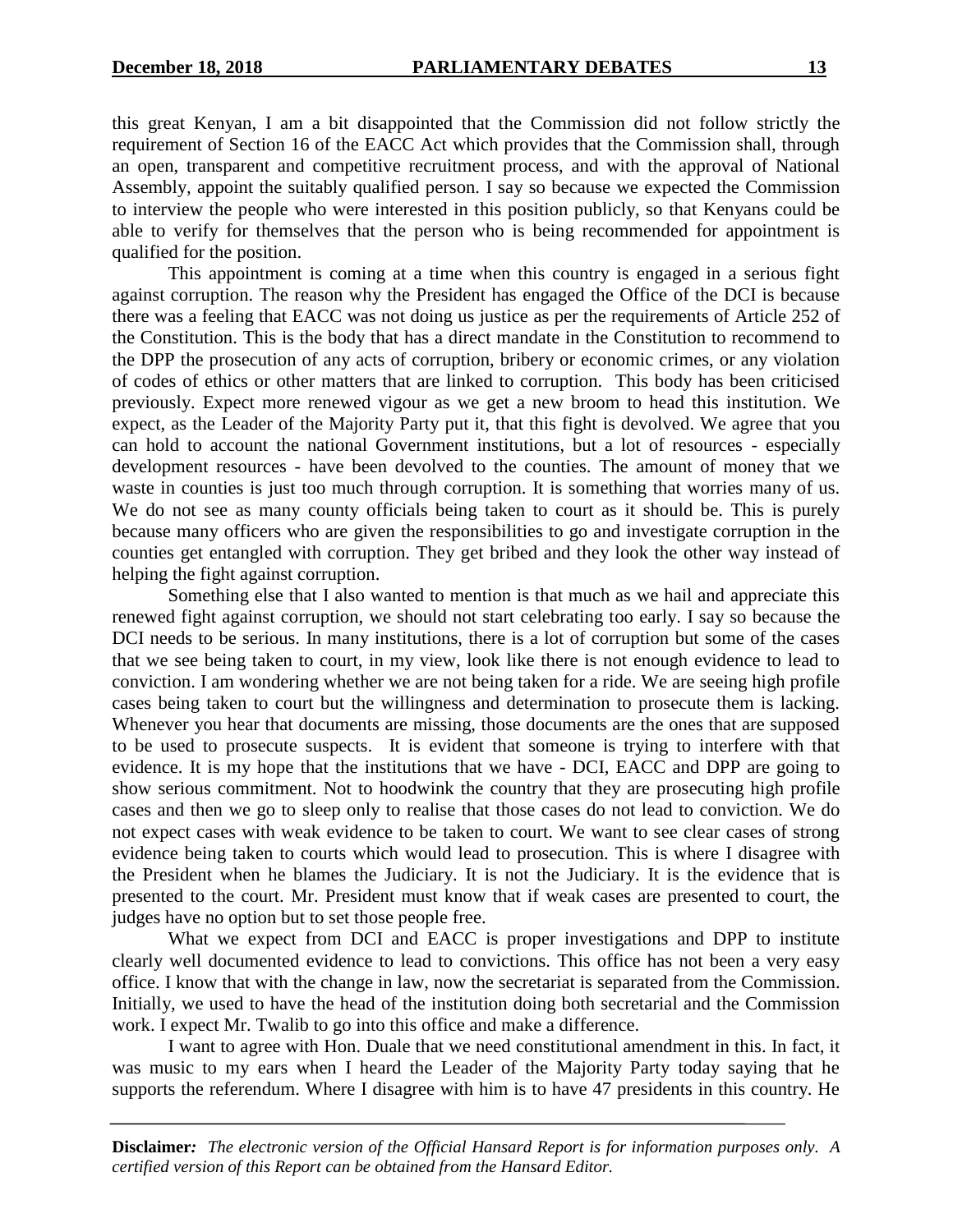should agree with us that we need to have a more consolidated system where we have, say, 14 regions with presidents so that if I am a president of a region, then it is the real government. It is not these mini-governments of 47 counties. It will not help us. I am happy that now we are becoming cohesive as a country and in agreement that in 2019, we are going to have constitutional referendum which is going to usher in a more accountable system of government, possibly a parliamentary system with clear checks and balances.

Thank you. I support.

**Hon. Deputy Speaker:** Okay. Very good. Let us have Hon. Garane Hire, Member for Lagdera.

**Hon. Mohamed Hire** (Lagdera, KANU): Thank you, Hon. Deputy Speaker. I also support the appointment of Mbarak Twalib as the Secretary and CEO of EACC.

Corruption is a very serious issue in this country. It is the reason we have so much unemployment in this country; it is the reason we have an ailing economy; it is the reason we have a very dilapidated road network in this country. Mbarak has a lot of experience in this field. He has been in the military. He has been in the NIS. He has massive experience to tackle this problem. Mbarak is a Muslim. The religion of Islam abhors corruption. It is strongly against taking and giving bribes, or advocating corruption. Mbarak is a man we believe can steer the leadership of the EACC to the next level. So many Kenyans are desperate to see corruption gone from this country. Corruption in this country has made us lag behind in every other sector.

There is so much wastage and pilferage in this country due to corruption. There is lack of accountability by the people given the responsibility to steer offices.

With those few remarks, I support the appointment of Mbarak Twalib Abdallah as the Secretary and CEO of EACC.

**Hon. Deputy Speaker:** Hon. Kamene Joyce, Member for Machakos.

**Hon. (Ms.) Joyce Kamene** (Machakos CWR, WDM-K): Thank you, Hon. Deputy Speaker.

I applaud the Departmental Committee on Justice and Legal Affairs – the panel that has qualified and reputable persons. The nominee has an immense wealth of working experience in different Government institutions. He managed to attain the clearance requirements by the panel. What is most fascinating is the great ideas he has on how to curb the corruption menace. One of these is his strategy of laying emphasis on the preventative measures. Truly, prevention is always better than cure.

The root cause of corruption is the mindset or mentality of get-rich-soon that has driven our country to the kind of state we are in now, and it must be fought. That is why we want to support this nominee to make sure heads start rolling and we see action. It is because we believe actions will always speak louder than words.

With those few remarks, I support the nominee.

**Hon. Deputy Speaker:** Very well. Hon. Olago Aluoch.

**Hon. Olago Aluoch** (Kisumu West, FORD-K): Thank you, Hon. Deputy Speaker.

First, I will spend a quarter of a minute to applaud the Leader of the Majority Party, St. Paul Duale, for his change of attitude.

*(Applause)*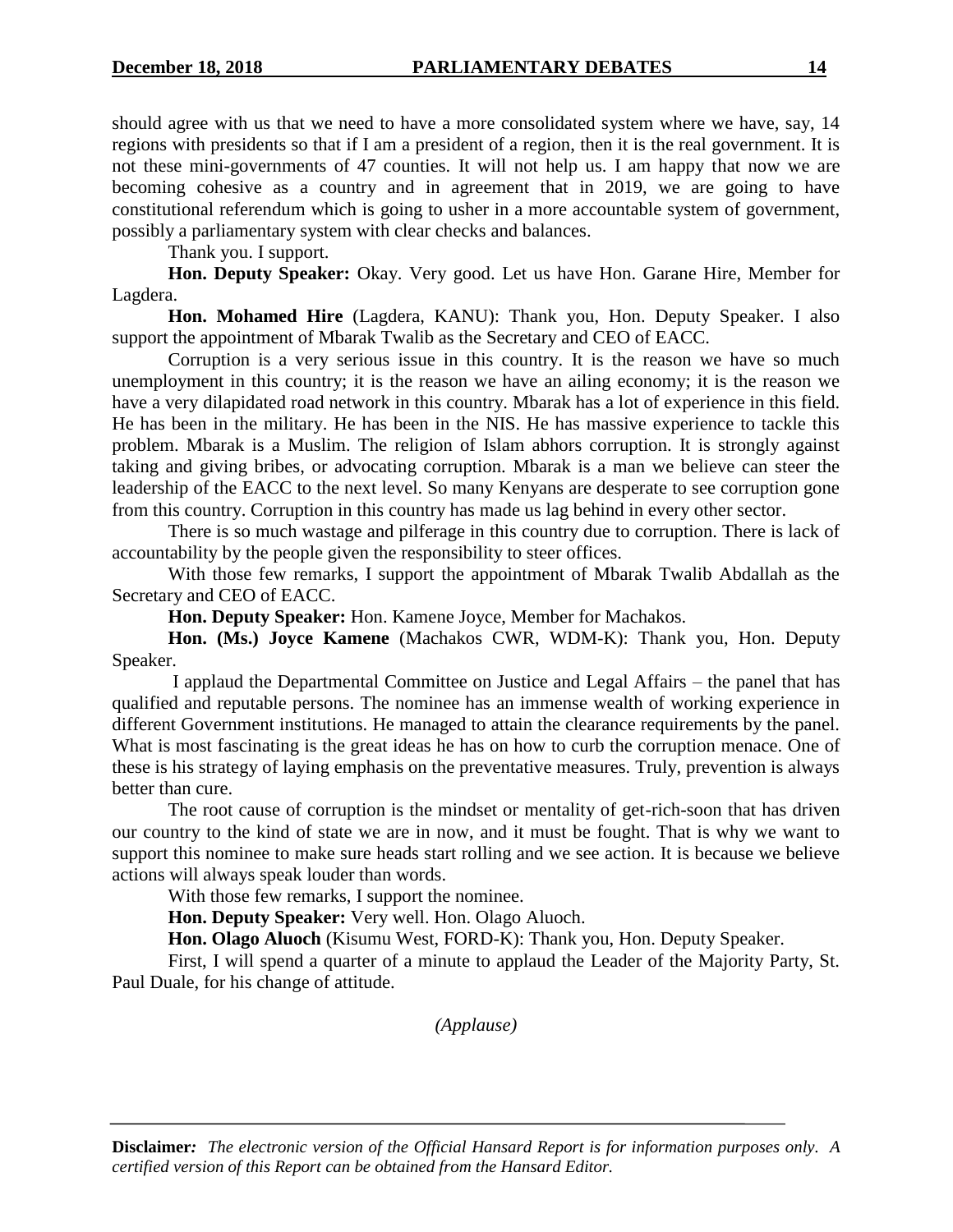Two, I condemn what happened in Kolongolo in Kwanza Constituency. Indeed, the MP for Kwanza, Hon. Ferdinand Wanyonyi, who is here, would not be alive. He could have been shot. He was present when all this was going on.

I have the privilege of sitting in JLAC with other distinguished Members. I support this Report. When the nominee was asked, he gave a twelve-point strategy of fighting corruption. One of them was that he would ensure continuous vetting of EACC staff. My view is that he has to urgently carry out a fair and thorough audit of staff based on performance and integrity. That is if the Commission is to redeem its name. Two, he said he will strengthen asset retracing and recovery. What I will say about this is that there is a regulation that anchors asset tracking and recovery. But there is no legal regulation for what to do with the assets once they are recovered. What has happened in the recent past is that assets that were recovered from New Jersey were sent back to the National Treasury. The National Treasury used the same, at their own discretion, to buy ambulances. That is not the right way to go. In my view, if we do not set up regulations that govern how assets recovered will be used or utilised; we are setting the foundation for another very big scandal. Money is recovered to go to the National Treasury, but is not budgeted for. It will just disappear there. Like in other jurisdictions, we need to have regulations by this House on how assets recovered should be utilised.

Lastly, I notice that there is a problem with regard to the pace of proceedings. The tiff between His Excellency the President and the Chief Justice and the Chief Justice and the Director of Public Prosecution (DPP) is not helpful for this country. Any criminal trial lawyer here will tell you that many factors go into adjourning cases and that each case must be looked at on its own merits. I think it is time we do not condemn the Judiciary wholesomely, but look at each case individually and find out if the decisions of the courts were correct or wrong.

Thank you, Hon. Deputy Speaker. I support.

**Hon. Deputy Speaker:** Member for Gilgil.

**Hon. (Ms.) Martha Wangari** (Gilgil, JP): Thank you, Hon. Temporary Deputy Speaker. I also want to join in supporting this nomination. It is quite a timely one. In fact, I was discussing with Hon. Rasso here and we were saying, maybe, the Committee members would have even signed the Report. It looks hurriedly done. It does not have signatures of the people who supported so that we can tell exactly who did what.

Anyway, the credentials and adherence to the law look okay. But, I will not go to that because they interrogated it. I will go to what is likely to face Mbarak when and if he is appointed. The cancer in the EACC is not outside. He must, first of all, deal with it from inside. I hope he has the courage because this is one institution over which we have looked outside for divine intervention. We have even put a retired Archbishop to be the Chairman. I hope he will have the courage to interrogate from inside and root out what exactly makes EACC not to move. More importantly, even as we liaise with the DPP, the major source of information and whoever is supposed to be witness number one should be the EACC. We must look at how we do our things and how EACC does its things. Why do I say that? It is not just about raiding and carrying cameras to be seen when you have raided an institution, a house, a member or a private member. It is about getting the evidence. I hope this man, because he has done a lot in private investigation, will be an asset to, first of all, gather enough evidence so that we can have watertight cases that can be prosecuted. That is so that we are able to get convictions. Otherwise, it will just be a show and we will end up gracing the newspapers and that will be it.

On another issue, we have had the outgoing CEO, Halakhe Waqo. We need to look at the output. How much has the EACC, together with the Assets Recovery Agency, been able to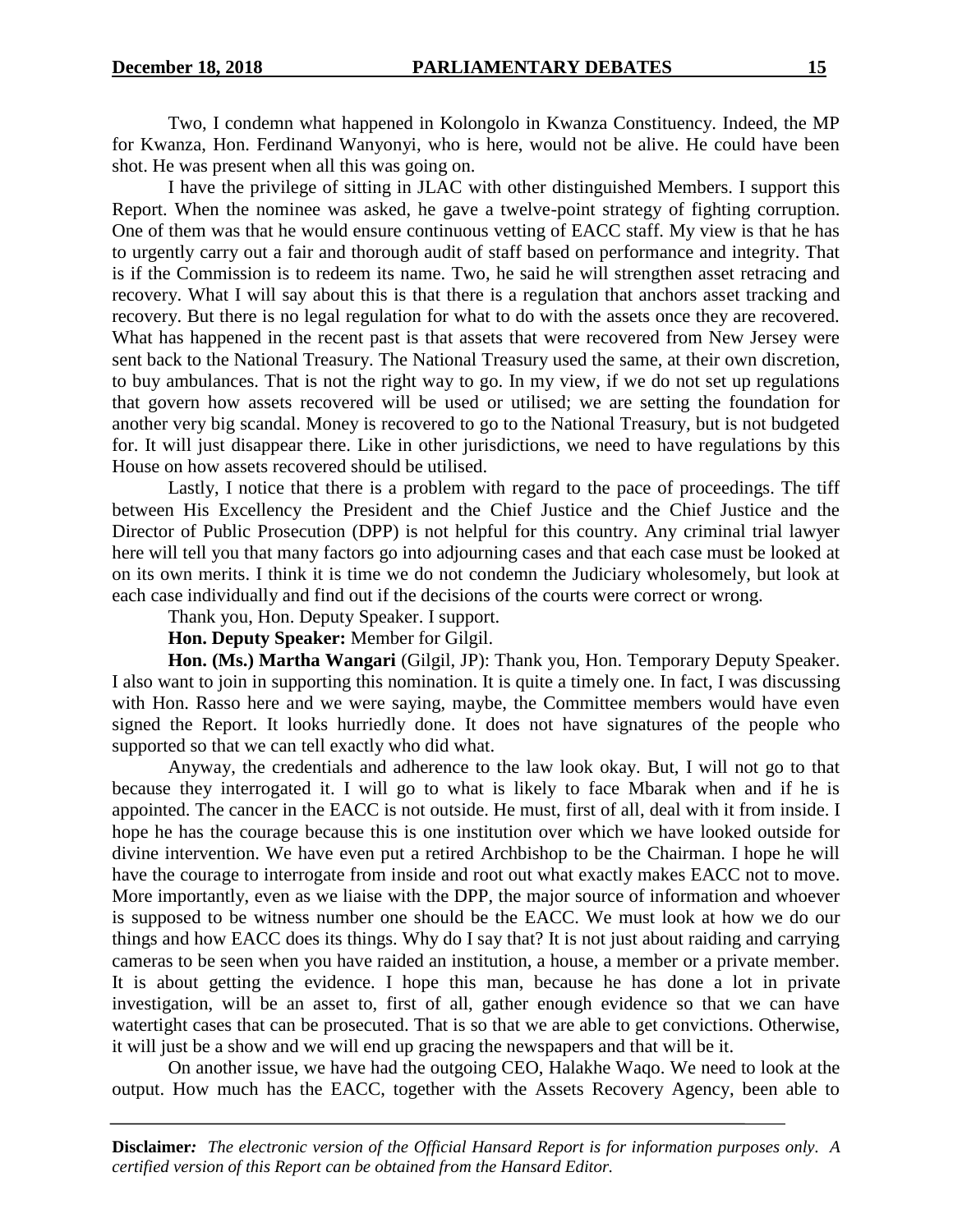recover? We are talking of billions of dollars stashed in safe havens in New Jersey and elsewhere outside this country. We have even signed, as a Government, the plan to repatriate that money. He needs to know that we need to see the output if and when he is approved.

I support.

**Hon. Deputy Speaker:** Hon. Members, I kindly urge you to be patient in two areas. Firstly, many of you will speak because we are giving three minutes to each. Secondly, be around the House because we will need to put the Question and if we do not do it at the right time, then it will be pointless for us to be here. Let us have Hon. Godfrey Osotsi.

**Hon. Godfrey Osotsi** (Nominated, ANC): Thank you, Hon. Deputy Speaker for giving me the opportunity to contribute to this Motion. At the outset, I rise to support the Motion on the appointment of Maj. (Rtd) Twalib Abdallah Mbarak as the Chief Executive Officer of the Ethics and Anti-Corruption Commission (EACC). EACC is a very important institution in the fight against corruption but, lately, we have observed that EACC operational framework is receding at an alarming rate. In fact, the Directorate of Criminal Investigation (DCI) and Mr. Haji are doing a better job than EACC. We, therefore, hope that with this appointment, we are going to see a lot of vigor and action by EACC in the fight against corruption.

Secondly, we want the new CEO to deal with cartels that have held EACC captive for a long time. Those cartels are there. That is why we have had changes in the EACC all the time because the cartels have been involved in ensuring that EACC is not functional. We hope that Mr. Twalib will help us in dealing with the inefficiencies at EACC. Most importantly, the fight against corruption should not be sentimental because we know that in 2012, during the Grand Coalition Government, the then Attorney-General, Prof. Githu Muigai, wrote a letter to the World Bank requesting them to provide a list of the beneficiaries of the Kshs72 billion which are stuck in Swiss Banks. We are told that the list was given but, up to date, the Government has not published it. If the Government is serious about the fight against corruption, it should start by publishing the list of all individuals who are holding accounts in Swiss Banks. We should know the banks that are holding the Kshs72 billion. Then we will know that, indeed, this Government is serious in fighting corruption. Otherwise, we support the Report but I think the Committee should have done much better by telling us a lot more about what made the nominee to leave EACC in 2004. It was important for this Parliament to know the reasons why he left EACC.

**Hon. Deputy Speaker:** Your time is over. Hon. Tuwei Kipkirui of Mosop.

**Hon. Vincent Tuwei** (Mosop, JP): Thank you, Hon. Deputy Speaker for giving me this opportunity to contribute to this Special Motion. Major Gen. (Rtd) Twalib Abdallah Mubarak as per the Report is an experienced officer who is ready and determined in wiping out or reducing corruption in this country. May I personally take this opportunity to thank the Committee for having done a good job in vetting the said candidate. I only have three things to say. One, the major corruption that we are seeing in this country is done at the center of power, that is, the Executive. One wonders what happens when one is given a job, within a short time, he forgets about the job and goes engaging him/herself in corruption. As said by the Leader of the Majority Party here, county governments are having a lot of money, but we do not find the said resources on the ground. It is high time that we ask Maj. (Rtd) Twalib Abdallah Mbarak to go deep down in investigating this matter. I am also very happy to note that we have the Report of the Public Accounts Committee (PAC) which indicates that there are serious issues of public funds when it comes to ministries, State departments, parastatals and commissions. It is high time that, as Members of Parliament, as we start our budget cycle, we look at the index. Those ministries, parastatals and commissions that participate in corruption, we must significantly reduce their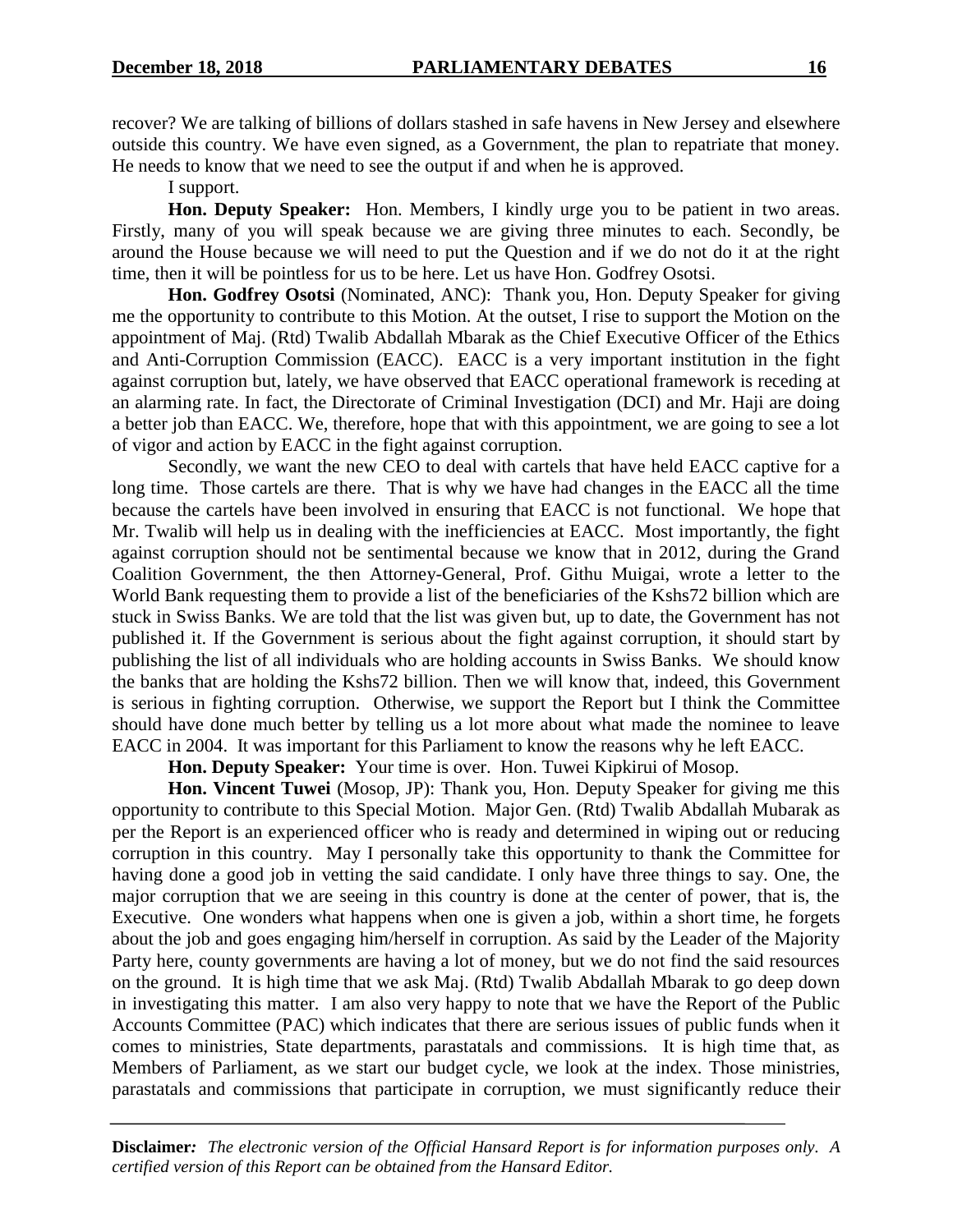budget. We give ministries a lot of money and they give projects to places where the cabinet secretaries, principal secretaries or heads of departments come from and leave the rest of the country bare. It is high time we pass a rule as Members of Parliament that any corrupt institution should get budgetary cuts.

Thank you, Hon. Deputy Speaker.

**Hon. Deputy Speaker:** Hon. Wakhungu Wamalwa.

**Hon. (Dr.) Chris Wamalwa** (Kiminini, FORD-K): Thank you, Hon. Deputy Speaker. I rise to support this Motion. I also want to take this opportunity to condemn the killings that occurred in Kolongolo, Kwanza Constituency. We thank God that Hon. Wanyonyi is here. We are requesting the security team to know their leaders. The rate at which they are clobbering leaders in Kenya is alarming. I wish quick recovery to those who were injured, including the Speaker of the County Assembly of Trans- Nzoia, Hon. Werunga, who is admitted in Eldoret.

On this Motion, EACC has not done much. Research has shown that 30 per cent of the national revenue of this country goes into wastage through corruption. We are seeing a newcomer, Maj. (Rtd) Twalib Abdallah Mbarak coming on board. The trend is changing. People with background in military are taking over. We have seen Mr. Noordin Haji who has done so well, so far. We have also seen the Director-General of National Intelligence Service (NIS), Major General Kameru. Soon, we should have a President from the military and Kenya will move in the right direction. From the current trend, it seems that people from security background respect the law. We are requesting the Major who is coming in to follow what Mr. Noordin is doing. During the Jamhuri Day celebrations, I was a beneficiary because I won the CBS together with Mr. Noordin.

*(Applause)*

This shows the good work we have done. It shows that we should congratulate people with military background.

I was looking at the mandates of EACC. One is to raise public awareness on ethical issues. This is something they have not been doing. As the new CEO comes on board, he should focus heavily on raising public awareness on ethical issues and the secretariat must be vetted. I remember last time I brought an amendment on the EACC Bill that was here. The rot is in the secretariat. They should be vetted so that we can have new Members who have a positive attitude when it comes to the fight against corruption. I thank you. I support.

**Hon. Deputy Speaker:** Very well. Hon. Kimunya.

**Hon. Amos Kimunya** (Kipipiri, JP): Thank you, Hon. Deputy Speaker, I rise to support the appointment partly because we have to do it and also because we have not found anything wrong with the candidate. I wish to congratulate him in advance. As I do that, I want to draw the attention of the House to the fact that we started the EACC because of the systemic failures in the actions of the Attorney-General who was also the Director of Prosecutions then, and could not tackle corruption.

The Kenya Anti-Corruption Commission (KACC) became the Ethics and Anti-Corruption Commission (EACC) which was started as a catalyst. So, because we have not seen much in the last few days or years despite the investment, I would like to see this new CEO perhaps refocusing on what the EACC should be doing. Should it be fighting with the Director of Criminal Investigations (DCI) and the Director of Public Prosecutions (DPP) in terms of who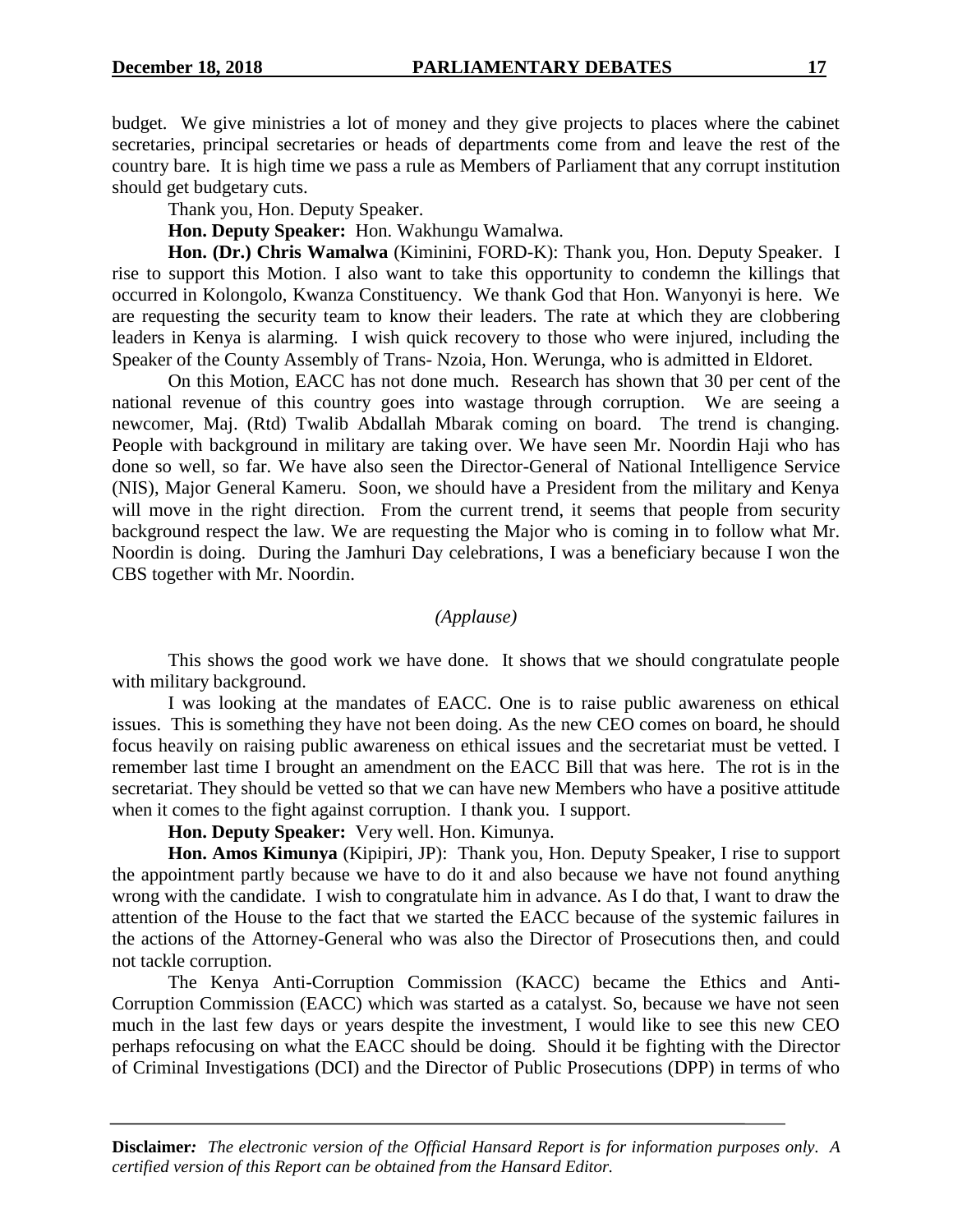arrests who or who claims most credit for the arrest, or should it be concentrating on achieving the values that are contained in Chapter Six of our Constitution?

If he can do that, then we can start inculcating the culture of integrity in people, believing in our national values right from the time our children get to school. By the time he gets to finish his term, he will say: "I have changed a critical mass of Kenyans to believe that corruption is not good for them." The recent surveys that were done revealed that all the youth believed that it is cool to be corrupt. Unless we change that mind-set, it does not matter how many people we put there; it does not matter the resources put there; Kenya will still continue suffering from corruption. However, I would like to put that challenge to him that, perhaps, it is time to shift the gears from where it was started because of failure by the DPP and the DCI, then recognise that DCI and DPP are working; support them, but shift towards the wider picture of eliminating the culture of graft at source.

Thank you.

**Hon. Deputy Speaker:** We shall have Hon. Owino Walter, Hon. Jeremiah Kioni and Hon. Otiende Amollo, so that we save time. I do not have to mention their names. Proceed.

#### *(Loud consultations)*

Order, Members. Every Member of this House is a Member of Parliament (MP). Log in and you will get your opportunity. Proceed.

**Hon. John Owino** (Awendo, ODM): Thank you, Hon. Deputy Speaker. I will donate one minute to Hon. Elisha Odhiambo, when I am done, because I will take about two minutes.

I rise to support the appointment of Major Twalib Mbarak who, according to his biography, has all the qualifications and experience to help eradicate corruption in this country. He comes from a very humble background and has been well trained; rising through the ranks in different Government security agencies, including the former KACC; to be where he is today without a godfather. I understand the Major resigned from KACC when he realised that the then leadership at KACC did not have the zeal to fight corruption. Major Twalib who is coming from a minority tribe will fight corruption without political interferences which is normally a big hindrance in our country. I have personally worked with Major Twalib Mbarak in a private security industry and I have known him as a person of high integrity. I request Hon. Members and Kenyans at large to give him a chance to help eradicate corruption.

Thank you very much.

**Hon. Jeremiah Kioni** (Ndaragwa, JP): Thank you, Hon. Deputy Speaker for giving me the opportunity to support this Report. If the new Major is to fight this war on corruption, he must win the support of Kenyans. We will wait to see how he will do that. He must work with all the other agencies. There are a couple of things which have been done by the Committee in the Report. They have even shown us the questions they asked. Many of them include how he is going to vet the staff already in office. One of the major things that we will be expecting to see from this Commission is what Hon. Kimunya has alluded to.

We would want to see the EACC enforcing Chapter Six of the Constitution. That is one of their major mandates and it will be useful for this country. He says he would want some new laws to be enacted. I do not think he should spend any amount of time looking for new legislation. He should use the existing ones. We have enough legislation that can help him fight corruption. I think it is also important that he makes use of the alternative dispute resolutions as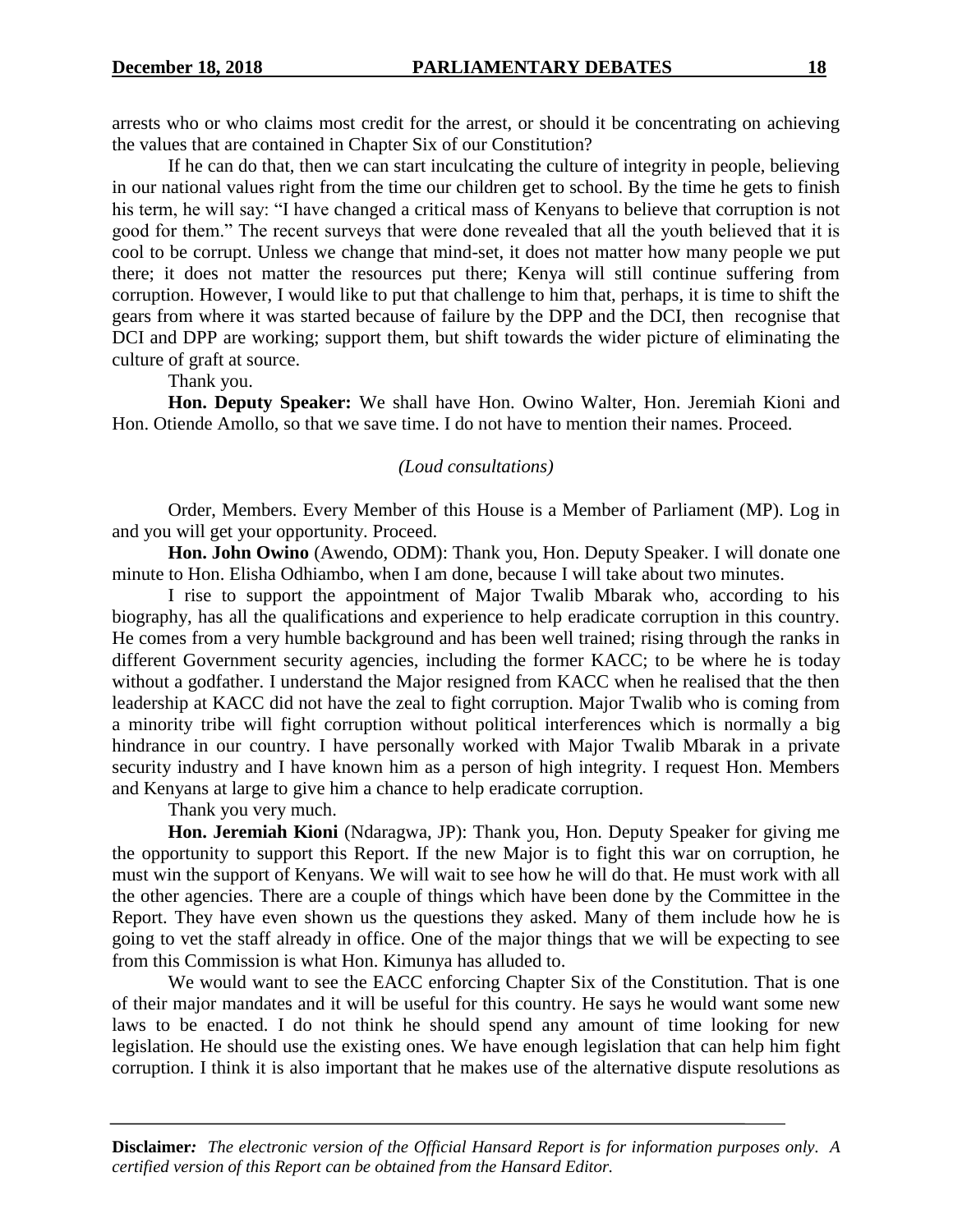outlined in the Report, strengthen the asset recovery mechanisms and also ensure that members of staff are vetted from time to time.

Hon. Deputy Speaker, as we support the Report, it is also crucial that we as MPs desist from threatening to disband those commissions because in so doing, we kill the support that they have from the public. Also, it does not help when you are working and you are feeling threatened. However, we also hope that the Committee has done their work. We hope that the retired Major will not be arrested shortly thereafter. We have had other reports in this House, approved names only for them to be arrested when they report to the office for crimes that were pending. I do not think Ethiopia is a good example for us, but we will go either direction.

Thank you and I support.

**Hon. Deputy Speaker:** Let us have Hon. (Dr.) Otiende Amollo. I will be a little more sensitive to the other gender because I am told so. Otherwise, they are much lower in the ranking here. Proceed.

**Hon. (Dr.) Otiende Amollo** (Rarieda, ODM): Hon. Deputy Speaker, I join my colleagues in condemning the killings in Bungoma and the wanton harassment of *boda boda* operators in various parts of the country, including in my constituency.

On the instant Motion, I believe the procedure adopted so far was fair and lawful. On suitability, I find that Major Twalib Mbarak is singularly qualified. I can confirm that when I served as Ombudsman, I interacted a lot with KenGen when he was the integrity manager and for all that time, there were no integrity questions.

I believe that there are issues in terms of the dangers of securitisation of State agencies, but while some might think that, that is generally a good thing, I do not share in that except that in this case, Mr. Mbarak was no longer in the security agencies as at the time of vetting in any event. I think everybody must be looked at on their own background and not in terms of their area of study.

Hon. Deputy Speaker, we are also required to look at the constitutional and statutory requirements, and that is where I have two comments. On Section 16 of the Ethics and Anti-Corruption Act, I urge the Committee in its own time to re-look at that section in two ways.

First, it introduces the Secretary to the EACC as a State officer and therefore, is essentially amending Article 260 that outlines who State officers are. I do not think an Act of Parliament can do that.

Secondly, we are now here because of that section. The EACC is the only commission where the Secretary to the Commission is now required to be approved by Parliament in Section 16 and yet in terms of removal in Section 17, Parliament has no role. There is no other Commission. I believe that, as with all other commissions, we should approve commissioners and chairpersons. But the Secretary to the Commission should be the work of the Commission itself rather than be brought here.

## I support.

**Hon. Deputy Speaker:** I will now look out for the other gender and fifth in my list here is Hon. Jaldesa Dida. I had to ensure that you know the number so that next time you log in, there is no issue with gender.

**Hon. (Ms.) Rehema Jaldesa** (Isiolo CWR, JP): Thank you, Hon. Deputy Speaker. I support the nominee. I thank the Committee for doing a thorough job. I had the opportunity to view the nomination process live on television and I can confirm that they did a good job.

Secondly, I congratulate the nominee. What came out from him is that he is a very experienced person. He did a very exceptional presentation during the interview process. What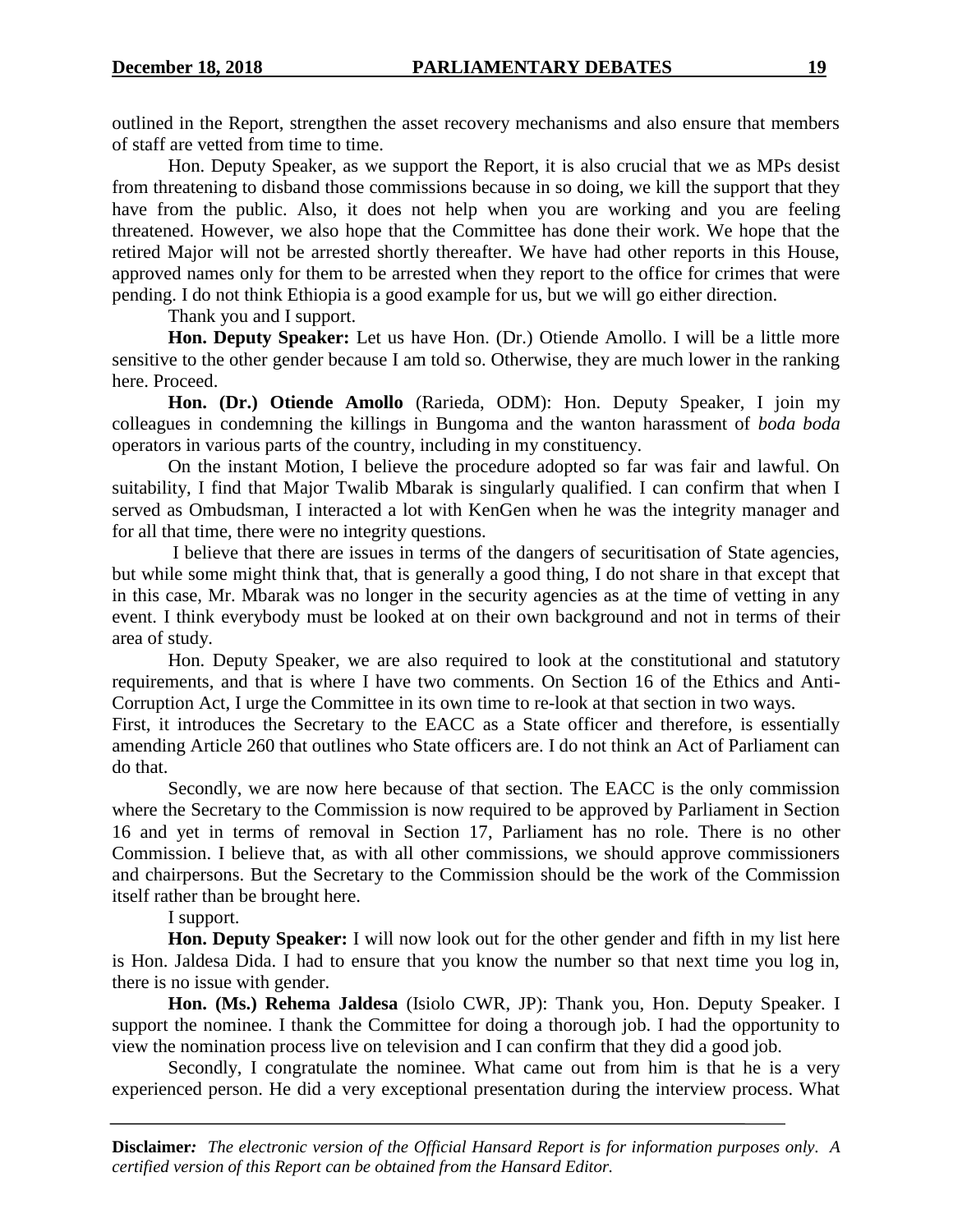struck me is how he articulated the challenges facing the EACC at the moment and how he is willing to take responsibility as a CEO, if given the opportunity. That is what we need. It is said that everything rises and falls with leadership. Therefore, if we will have a leader who is committed as Maj. (Rtd) Twalib Abdallah Mbarak, we will see real changes in the EACC.

The other positive attribute that he will bring is an investigative background. He is from the National Security Intelligence Service (NSIS). That is what we need in the EACC. He has an impressive academic background although that is not a parameter to determine success. But generally when you look at him, he comes out as a secretive man without any scandal. He said that he does not run any business; therefore, he is not greedy. That is what we need. We want to see serious prosecutions going forward on the war against corruption. We do not want politics in the fight against corruption.

I support the Motion.

**Hon. Deputy Speaker**: Hon Junet.

**Hon. Junet Nuh** (Suna East, ODM): Thank you, Hon. Deputy Speaker. I stand to support the Motion on the appointment of Maj. (Rtd) Twalib Abdallah Mbarak.

**Hon. Ali Rasso** (Saku, JP): On a point of order, hon. Deputy Speaker.

**Hon. Deputy Speaker**: What is your point of order Hon. Rasso? I want to discourage you from doing anything now. You are the next one in the line. So, you might go down by commenting. You are better of keeping quiet and keeping your peace.

Proceed, Hon. Junet.

**Hon. Junet Nuh** (Suna East, ODM): Hon. Deputy Speaker, I hope my minutes are not over?

**Hon. Deputy Speaker**: What is not working?

**Hon. Junet Nuh** (Suna East, ODM): I hope my minutes are not over, Hon. Deputy Speaker. I support the appointment of Maj. (Rtd) Twalib Abdallah Mbarak. One of the most difficult jobs to be given is the job of fighting corruption. It requires a lot of zeal and energy. For that reason, I would like to congratulate the outgoing CEO. Having stayed there for six years was not a mean feat. He tried his best. That is one of the most difficult jobs somebody can be given to do. I see people now asking for court convictions. We are from a period where we never used to see corruption suspects, but now we see them. Maybe, the next thing that will come will be the court convictions. We are from a background where we never used to see any suspects taken to court. At least now the EACC and the DCI are taking people to court. Conviction can only be got by presenting evidence before a court of law. You cannot just get it because you have taken somebody to court.

When I read the Committee's Report, it was clear that the nominee is qualified to get the job. It does not matter where one comes from; you can be from the Police, the Army or the City Council, but as long as you have the right qualification to do this job, then you should be given the job because you are qualified for it. That is what, as Parliament, we are looking at. In the Report of the Departmental Committee on Justice and Legal Affairs (JLAC), it is clear that Maj. (Rtd) Twalib Abdallah Mbarak has the right qualifications to do this Job. If we were to stick to that kind of interrogation when we are looking at qualifications for jobs, many of our institutions would have worked. The EACC has been in existence. We have their Annual Report in which they say that Kshs43 billion is what they have recovered as assets. That is an amount equivalent to the amount disbursed to eight counties in every financial year. With the coming referendum it is obvious that it is going to come - we will need to strengthen certain institutions so that they are given teeth to bite and make sure that this country is run properly.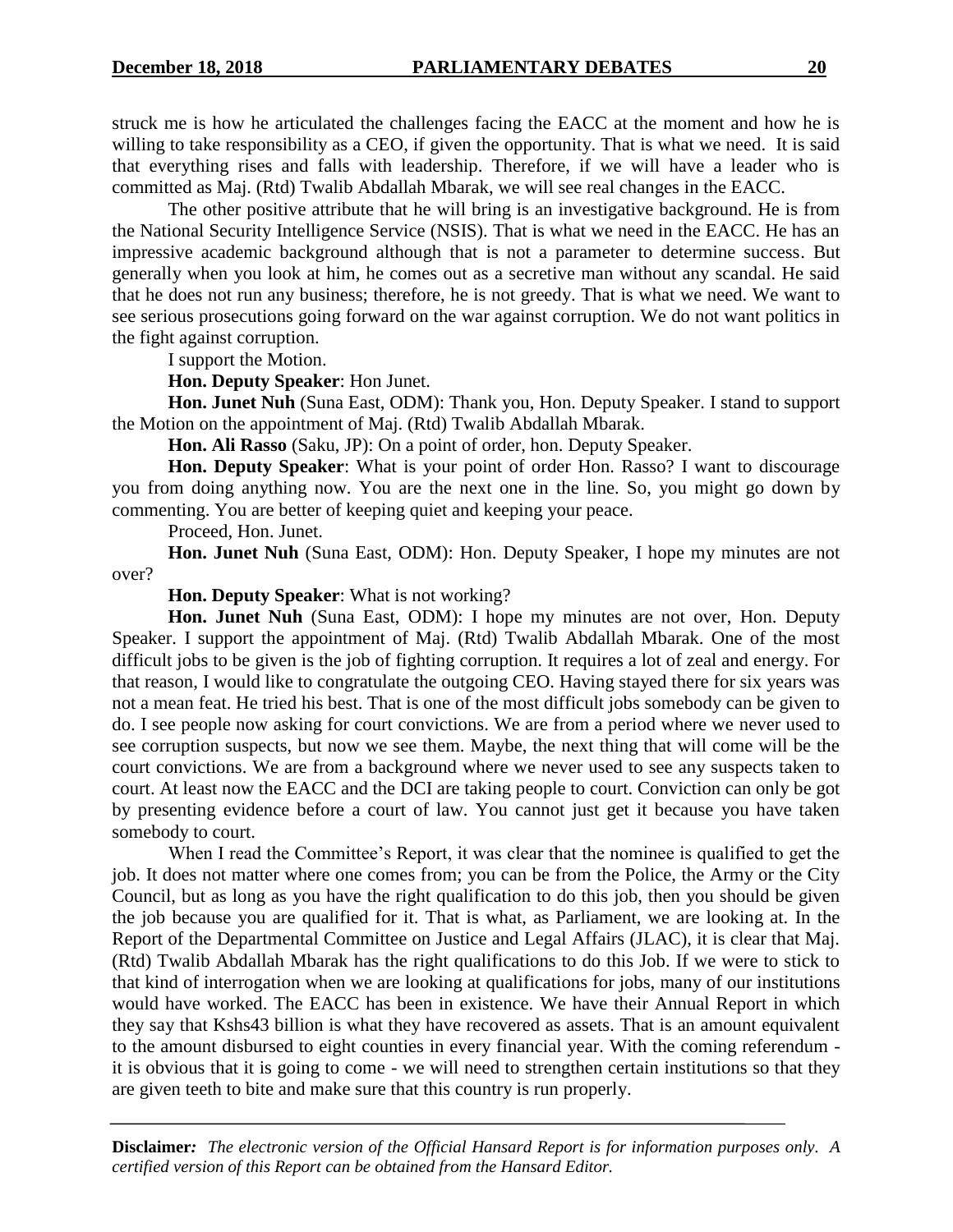With those few remarks, I support.

**Hon. Deputy Speaker**: Hon Rasso, you have the floor.

**Hon. Ali Rasso** (Saku, JP): Thank you, Hon. Deputy Speaker. I rise to support the Report of JLAC. At the onset, I want to congratulate the immediate former Secretary and CEO of EACC, Halakhe Waqo. He may be succeeded by Maj. (Rtd) Twalib Abdallah Mbarak who is also from a minority group. For the first time, we are seeing the minority groups succeeding each other. However, sometimes, the leadership in institutions headed by people from majority groups is succeeded by people from the majority groups. We have seen the contribution of the minorities to this nation in a big way. Maj. (Rtd) Twalib Abdallah Mbarak brings along experience, hard work, loyalty and professionalism. I believe he will also bring leadership. We celebrate individuals, but what is interesting is that we do not celebrate institutions. This country must move forward. Other than looking at individuals, we must look at institutions, so that we build them.

For several weeks now, there have been serious fights between communities in my constituency. What we are seeing is the absence of the administration wing of the Office of the President (OP) - that is lack of enough police on the ground. So, it makes leaders to be frustrated. In the fight against corruption, when Maj. (Rtd) Twalib Abdallah Mbarak was asked on television if the current existing structures are adequate to address corruption, he correctly answered that they are not adequate. If we want to fight corruption, we must build that institution and give the CEO the necessary tools to carry out that task.

Finally, as a minority, Maj. (Rtd) Twalib Abdallah Mbarak should be given the necessary support so that others do not use him and dump him.

With those few remarks, I beg to support.

**Hon. Deputy Speaker**: Again, hon. Members, allow me to pick a Member from the other gender who is eighth on the line here, and the only one in the top ten. Hon Paulata Korere. She is absent. We will, therefore, go back to our list. Hon Atandi Onunga.

**Hon. Samuel Atandi** (Alego-Usonga, ODM): Thank you, Hon. Deputy Speaker for giving me this opportunity. I want to…

**Hon. Deputy Speaker**: Hon. Shamalla, I can see you are complaining. I want you to come and see the number you are in.

*(Hon. (Ms.) Shamalla spoke off record)*

Okay, that makes sense. Let us proceed

**Hon. Samuel Atandi** (Alego-Usonga, ODM): Hon. Deputy Speaker, you will add me one minute for that moment that has been wasted.

I stand to support this appointment. Initially, I was opposed to the nomination of Maj. (Rtd) Twalib Abdallah Mbarak to this position. However, after listening to the Committee's Report, I have been sold out to this man. I am aware that fighting corruption is not an easy job neither is it a mechanical or spiritual function. It is a job that requires tact. The background of Maj. (Rtd) Twalib Abdallah Mbarak as having worked for NSIS, in my view, will be critical for him to deliver in this position.

However, I want to caution him that fighting corruption is not only going to be about investigation, but also political goodwill. As we know, the Head of State is genuine in fighting corruption. So, Maj. (Rtd) Twalib Abdallah Mbarak is assured of political goodwill in the war against corruption. We expect him to move with speed and ensure that corruption is fought.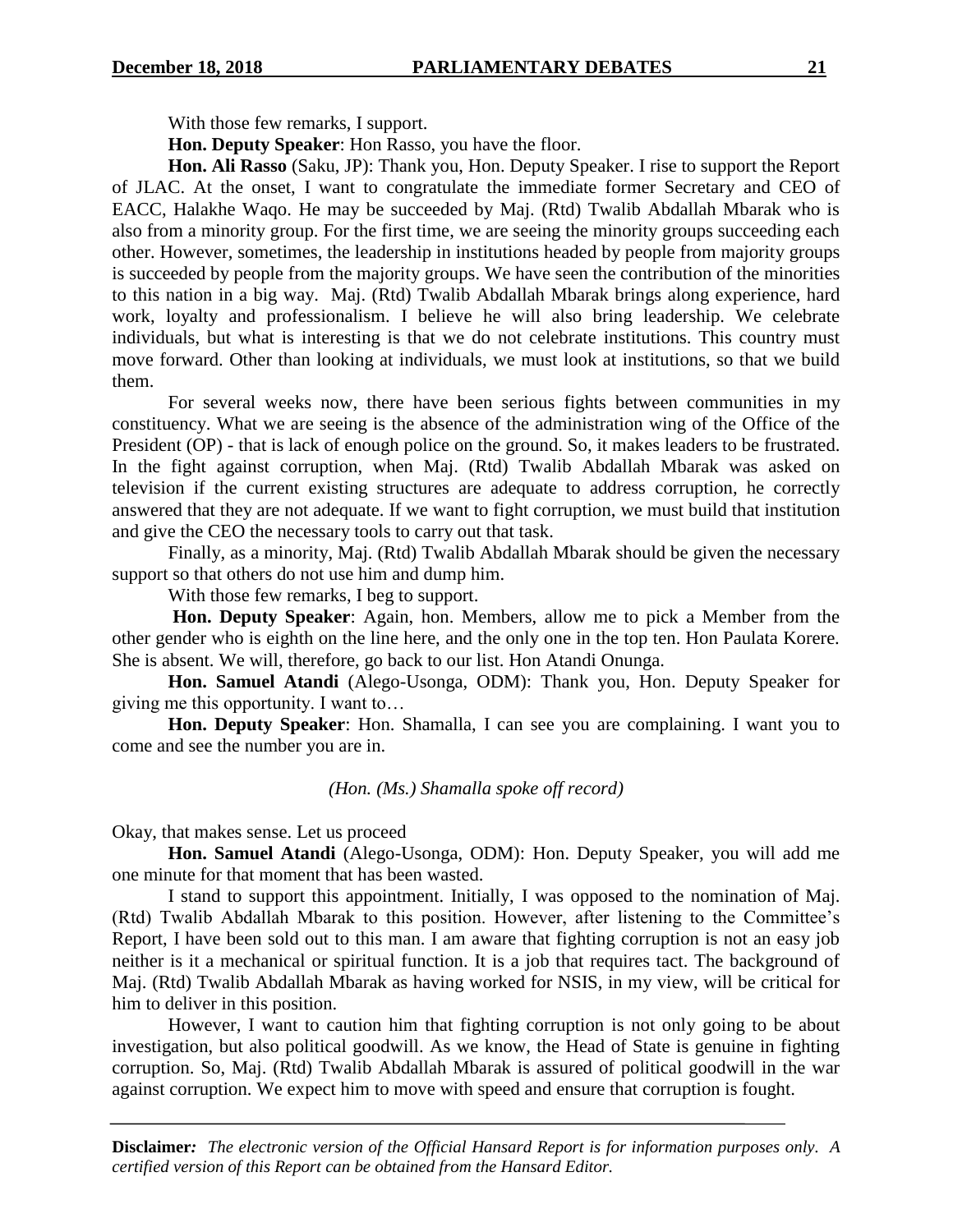There is a connection between the war against corruption and our oversight function as Parliament. If you look at the last Public Accounts Committee (PAC) Reports, all of them are asking EACC to investigate various instances of corruption in various Ministries. For the last four financial years, there is nothing that has happened in the area of investigating those Reports. Therefore we are asking this nominee that immediately he moves into office, let him begin by investigating these reports.

The other issue is that the EACC does not have the capacity, as we talk, to investigate corruption that is happening in this country. So, I am requesting him to convince this House to fund EACC in a bigger way so that instances of corruption here and in the counties can be addressed.

Thank you. I support.

**Hon. Deputy Speaker:** Hon. Seroney Kipkorir.

**Hon. Sammy Seroney** (Nominated, WDM-K): Thank you, Hon. Deputy Speaker, for giving me this opportunity so that I may also give my small input to this Motion. First of all, I really congratulate the Departmental Committee on Justice and Legal Affairs for a job well done. When I was watching the proceedings on television, I was so impressed because they were able to interrogate the nominee. On top of that, I also congratulate Major Mbarak for this nomination. I hope he will be able to deliver on Kenyans' expectations.

This is a beautiful and rich country, but it is very unfortunate that there are two elements that are ruining it. They are corruption and tribalism. I urge Major Mbarak to deal with every individual and institution without fear or favour. When one is arrested, you hear people saying: "Leave that thief of ours." That is why I am saying that corruption and tribalism are ruining this country. When one is arrested, he is not the community. He is an individual. He must be dealt with properly. I know there is a lot of wastage, misuse and looting in government institutions. It is very unfortunate that such activities are taking place after 55 years of independence, in a country where we could have prospered like other countries which came behind us and are now doing very well. I think Major Mbarak deserves good support from all walks of life. We need to give him support and also empower him. He should tell us whether it is the law that is bad or the people who are being appointed there. That is because sometimes we appoint people who are very good and when they get there, they become part and parcel of that problem of corruption.

I do support and I really want to say that…

**Hon. Deputy Speaker:** Your time is over. Let us have Hon. Lentoimaga and then I will look out for the gender.

**Hon. Alois Lentoimaga** (Samburu North, JP): Thank you, Hon. Deputy Speaker, for giving me this opportunity. I rise to support the appointment of Major Twalib Abdallah Mbarak. Just as I realised in the Committee, his academic records are good. His employment records and integrity are also good. Generally, he meets the necessary qualifications. My question is contrary to what my colleagues have said. There is a trend in this country now to appoint members in senior positions from the military. I do not know whether we do not have other people who can be filling those positions and yet, we have a civilian Government that is in place. Besides that point, I request the President to consider other persons that are qualified and not necessarily those from the military or NIS.

There is a serious issue about the EACC. It is very important that we assist that Commission. We need to support the nominee, if he is confirmed, to work hard. I want to say that he has a big task to do. If you listen to the radio, read newspapers and listen to the talk in town, there is serious and rampant robbing of Kenya's resources in the ministries, departments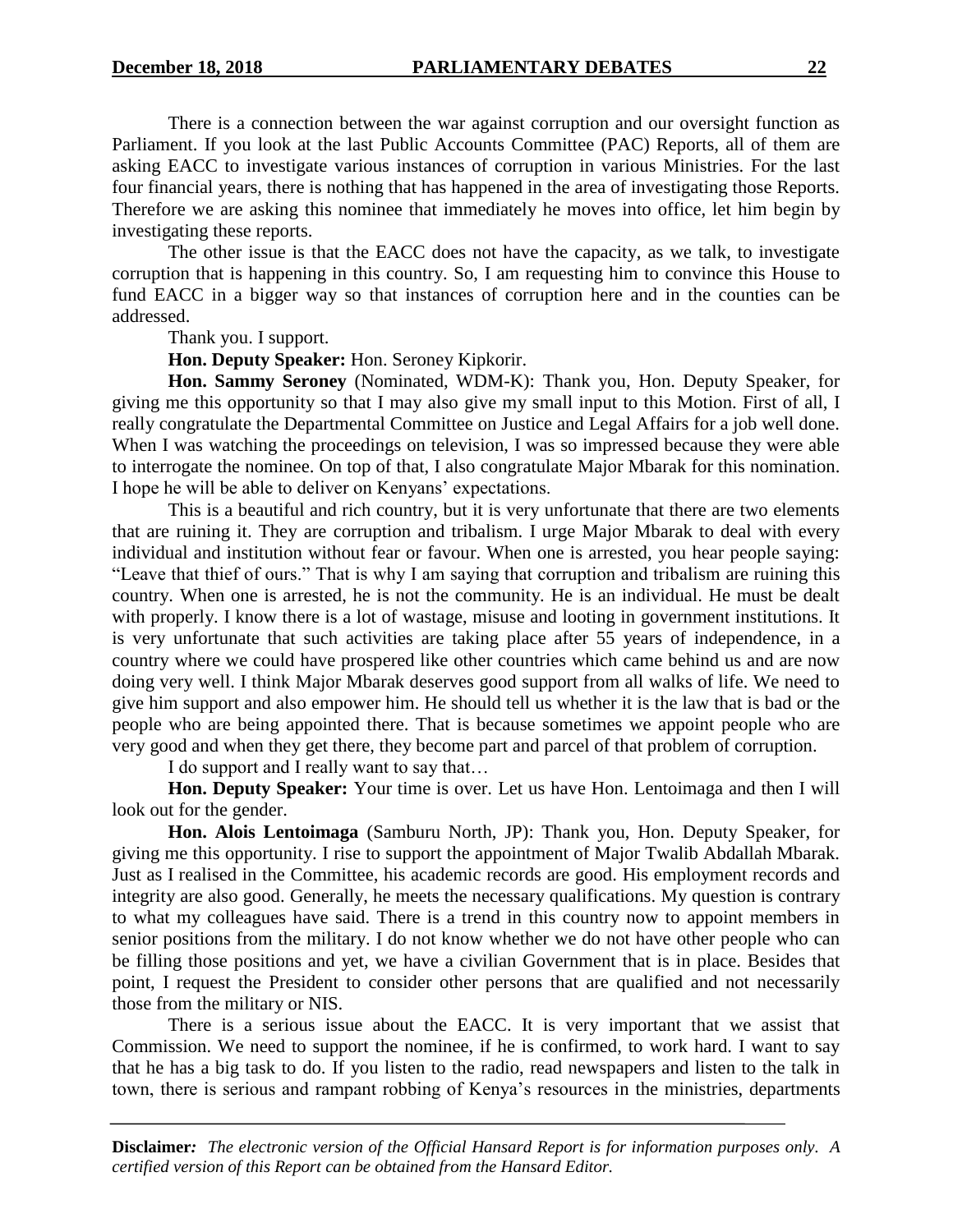and county governments. We need to stop this stealing so that we can rescue our country from going down the drain. If that candidate is confirmed, he needs to get advice so that he does not rush. Let him get watertight evidence against any persons that are being arrested. The manner in which people are being arrested through past experience is sometimes malicious. Sometimes, peoples' names are spoilt. The drama which has been witnessed in the arrests sometimes leaves a lot to be desired. Therefore, he needs to ensure that when a person is arrested, there is serious evidence that he will face in court. There are also cartels and people who are misusing the name of the Commission to threaten others. I think he needs to look at that and make sure that the Commission is clean and can…

#### **Hon. Deputy Speaker:** Next is Hon. Shamalla.

**Hon. (Ms.) Shamalla Jennifer** (Nominated, JP): Thank you, Hon. Deputy Speaker. I rise to support the Motion that this House approves the nomination of Major (Rtd) Twalib Abdallah Mbarak. I noted that there was a discussion of concern about the military background of that particular nominee. It was something that was discussed at the committee stage. One of the observations that we made is that, perhaps, many of those military people actually go through the highest vetting required in this country.

However, I want to dwell more on the personal aspects of this particular nominee. A lot has been said about his experience. I specifically noted that in his opening statement, he stated that his children represent the generation of Kenyans whose future we must safeguard. He spoke into the future and he spoke about a generation which, if we do not deal with this malice of corruption, will suffer immensely. He also talked about the connection between terrorism and corruption. Indeed, he said that there was, probably, a lack of patriotism in this country because in certain jurisdictions, it would not matter how much money you were to give somebody. You could not bribe them. In fact, with regards to the bombing of the American Embassy and the Westgate Mall, it was clear that money had, indeed, changed hands.

He spoke passionately about his mother. I want to mention her here. He said that she instilled in him the values of hard work and spirituality and these are so closely linked also to the soul of Kenya which he discussed and brought out in his interview. The soul of Kenya is the collective soul of this entire country. The book of Proverbs says hope deferred makes the heart sick. We must believe that, indeed, there is hope in this fight against corruption.

With those few remarks, I wish to support the Motion for the approval of the nominee.

**Hon. Deputy Speaker:** Next is Hon. Mwamkale Kamoti.

**Hon. William Mwamkale** (Rabai, ODM): Thank you, Hon. Deputy Speaker. I rise to support this Motion. Being a member of this Committee, I urge the House first to have faith in this Committee because it is the same Committee which vetted the Director of Public Prosecutions (DPP), who is now doing a good job for Kenyans. I assure Members that we did all that we could. It was live on television and those who watched the vetting could see the demeanour of the nominee. This is a guy who is passionate about fighting corruption. He showed it in his body language and everything that he said.

There has been concern from Members that he never stated why he left the Ethics and Anti-Corruption Commission (EACC). As a Committee, we went into that and he told us that he was only seconded by the National Intelligence Service (NIS) for four years and he left because his contract had expired. There has also been concern that the Report is not signed. I assure Members that all those of us who attended that vetting unanimously agreed and approved this nominee. Whether there were signatures or not, it is on record in the HANSARD that all the Members who attended approved the nominee. This man is transparent and was at ease when he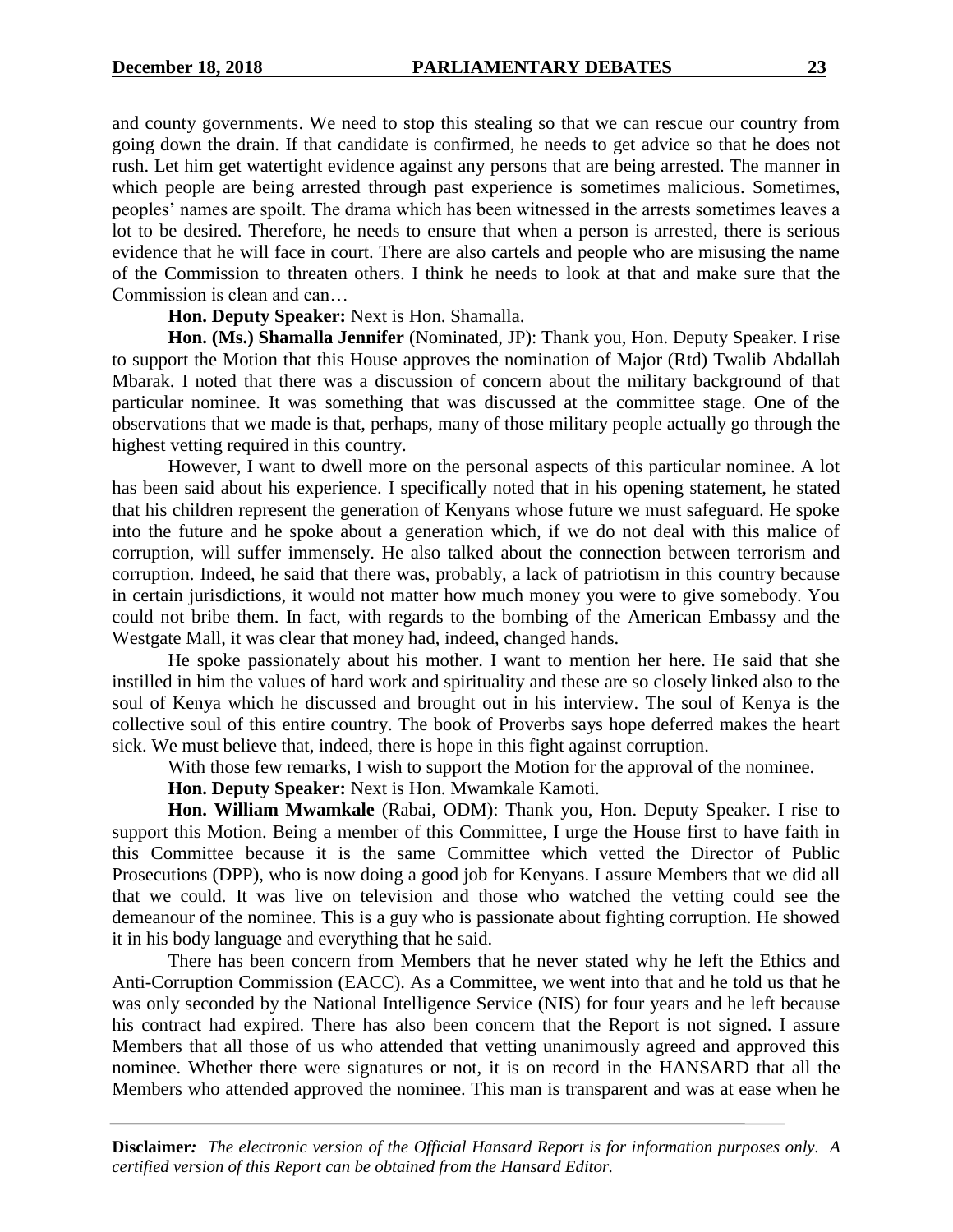was told to tell the country his net value. He enumerated all the things that he owned and how his net value had risen to Kshs152 million. We are dealing with a guy who is very transparent and is ready to partner with the Directorate of Public Prosecutions (DPP) to take Kenya in the path that it needs in the fight against corruption.

With those few remarks, I support the Motion.

**Hon. Deputy Speaker:** Let us have Hon. Eseli Simiyu.

**Hon. (Dr.) Eseli Simiyu** (Tongaren, FORD – K): Thank you, Hon. Deputy Speaker. At the outset, I support the nomination of Maj. (Rtd) Mbarak. This is a fine officer from the military intelligence corps who formed NIS at the beginning. They are very refined people and I am sure he is up to the task. However, he needs to be very aware that Kenya is one large criminal enterprise where people steal money, land, votes, exams and even degrees. We have thrown him in the deep end and he had better be ready to act.

The problem with Kenya is the national psyche. We have never grown up from what we were at colonial time. At the colonial time, we were justified to sabotage the colonialists by stealing things from them because it was part of the war effort to win Independence. After Independence, we never graduated from that mindset to realise that this is now our property and it comes from our taxes. We need massive education of the *wananchi* to know that the money being stolen comes from their taxes. Many of them do not seem to relate to the two. They do not realise that everybody now pays VAT in direct taxes. The Value Added Tax has been charged on a nail on the coffin of a person being buried today. *Wananchi* have not yet realised this. They glorify people who steal wealth. They glorify and worship them to the extent that when you get an influential office, they expect you to bring goodies home way above the salary that you earn. We need a thorough education of our people so that they can get away from that mentality.

For example, people offer bribes to be appointed as chiefs. To be recruited into the Police Service, people sell their land to offer bribes. That is the reason we had Kolongolo in Trans Nzoia. If a policeman bought his position, he is not interested in serving the people. That is why this fellow was stealing somebody's wife. When that person protests and beats his wife, you want to arrest the person on a market day. *Wananchi* protested and that was the cause of all those problems.

If Major Mbarak goes to the EACC and finds that it cannot be reformed, he should bite the bullet and present a petition here to wind it up. The reason for the formation of the EACC then known as the Kenya Anti-Corruption Authority (KACA) by retired President Moi was all wrong. It was supposed to sort of hoodwink the development partners who were saying that corruption was too much. It was to show them that he was doing something about it. The intention was not to do something about it. If Major Mbarak gets there and finds that EACC is irreformable, he should present a petition, we wind it up and it becomes a department under the Directorate of Criminal Investigations (DCI). That is the only way we can fight corruption.

**Hon. Deputy Speaker:** Let us have Hon. Thuku Kwenya, Member for Kinangop. There is a problem with your microphone. It is okay now.

**Hon. Zachary Thuku** (Kinangop, JP): Thank you, Hon. Deputy Speaker, for giving me this opportunity to contribute to this Motion on the appointment of the incoming EACC CEO. I thank the Departmental Committee on Justice and Legal Affairs for a job well done.

Having said that, I support the Report, I also want to mention a few things though my colleagues have mentioned them. This country seems to have a high affinity towards appointing ex-military men to positions of investigations and prosecution. That begs some questions. Is it that civilians cannot be trusted with investigative powers in the fight against corruption because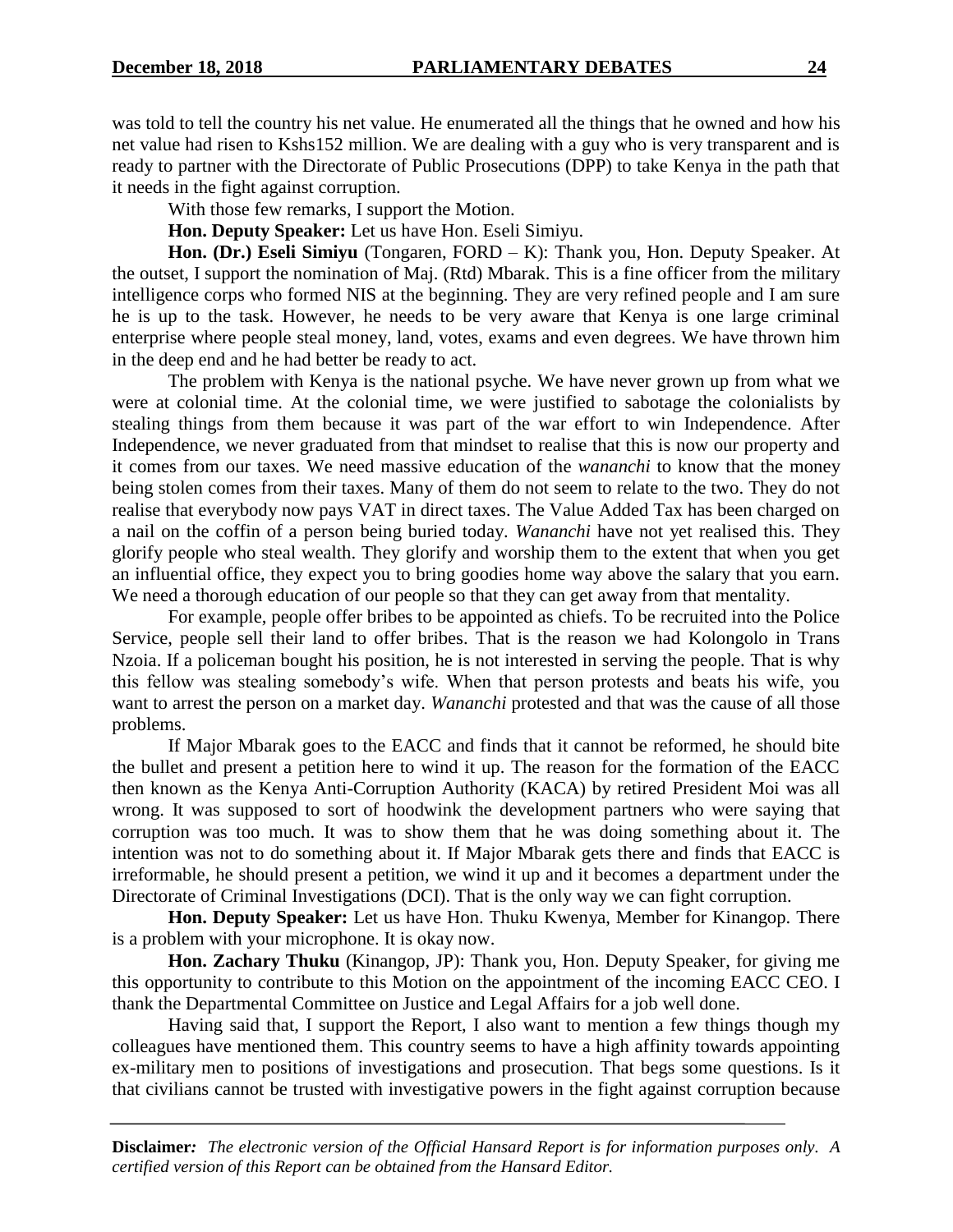they are the most corrupt? It could be true or not. Having said that, if for sure we are so into appointing ex-military people into these positions, we should go back to the basics and have our young men after they have gone through O-level education, go through some military training so that we bring up people of integrity who will be corrupt-free and make it easy for the arms that are entrusted with the fight against corruption. We are breeding so many young men through a corrupt system and assume that a body like the EACC will root out that culture. That defeats the very purpose of forming that body.

We are supposed to be dealing with a small population of corrupt individuals but now, corruption seems to be so entrenched even in our voters down there in our villages. You can tell that the people we ask for votes from are so corrupt because they want you to give them handouts for them to vote for you.

As much as we want to believe that appointing Major Twalib to this position will be the end of corruption, that could be far from the truth! However, we must first appoint him, but we must also continue with this debate. What is it that we need to do so that we root out corruption completely from this country?

Finally, I congratulate this gentleman because he is a great patriot. From the Report, I can tell that the Committee found him to be a man of integrity and that is the kind of generation that we want to breed.

I support this Motion.

**Hon. Deputy Speaker:** Let us have Hon. Ferdinand Wanyonyi.

**Hon. Ferdinand Wanyonyi** (Kwanza, FORD-K): Thank you, Hon. Deputy Speaker for giving me the opportunity. I support Maj. (Rtd.) Mbarak for this position.

First and foremost, I take this opportunity to thank Members of Parliament who have condemned what happened in my constituency. I can tell this House that I am lucky to be alive because the police are so corrupt that even when I went to my constituency as a leader to quell the people who were irritated by what was happening, after killing two people on the spot, they could not listen to me. We need to do something. The corruption in the Police Force must be addressed to the letter.

I saw this gentleman being interviewed by my colleagues. He has a strong character. He has courage and passion for the job. He told the people who were interviewing him that, if anybody approached him to change his course, he would resign. That is the only reason I support the candidature of Major Mbarak.

I would not be alive today because of corrupt policemen. We should do something about that force because it is corrupt. As mentioned by Hon. Eseli, most of them get the job because their parents or brothers have sold pieces of land to get them into the Police Force. We have a clique that has no respect for a Member of Parliament. I begged them not to shoot. I had to be rescued by my bodyguard who is a former General Service Unit (GSU). I had to go to a church because live bullets were being fired left and right and centre. I spoke to the Inspector-General and I told him about the incident. You have read what he said today. He supports the policemen who are corrupt. Something should be done about corruption in this country. You go out there and you are ashamed to be a Kenyan because our country is bleeding because of corruption. I want to support this gentleman. I hope something will change the nation because we are getting a very bad name out there.

I support the special Motion. I want to thank the Members who have condemned what happened in my constituency. It may be you next time because of the Police Force.

Thank you, Hon. Deputy Speaker.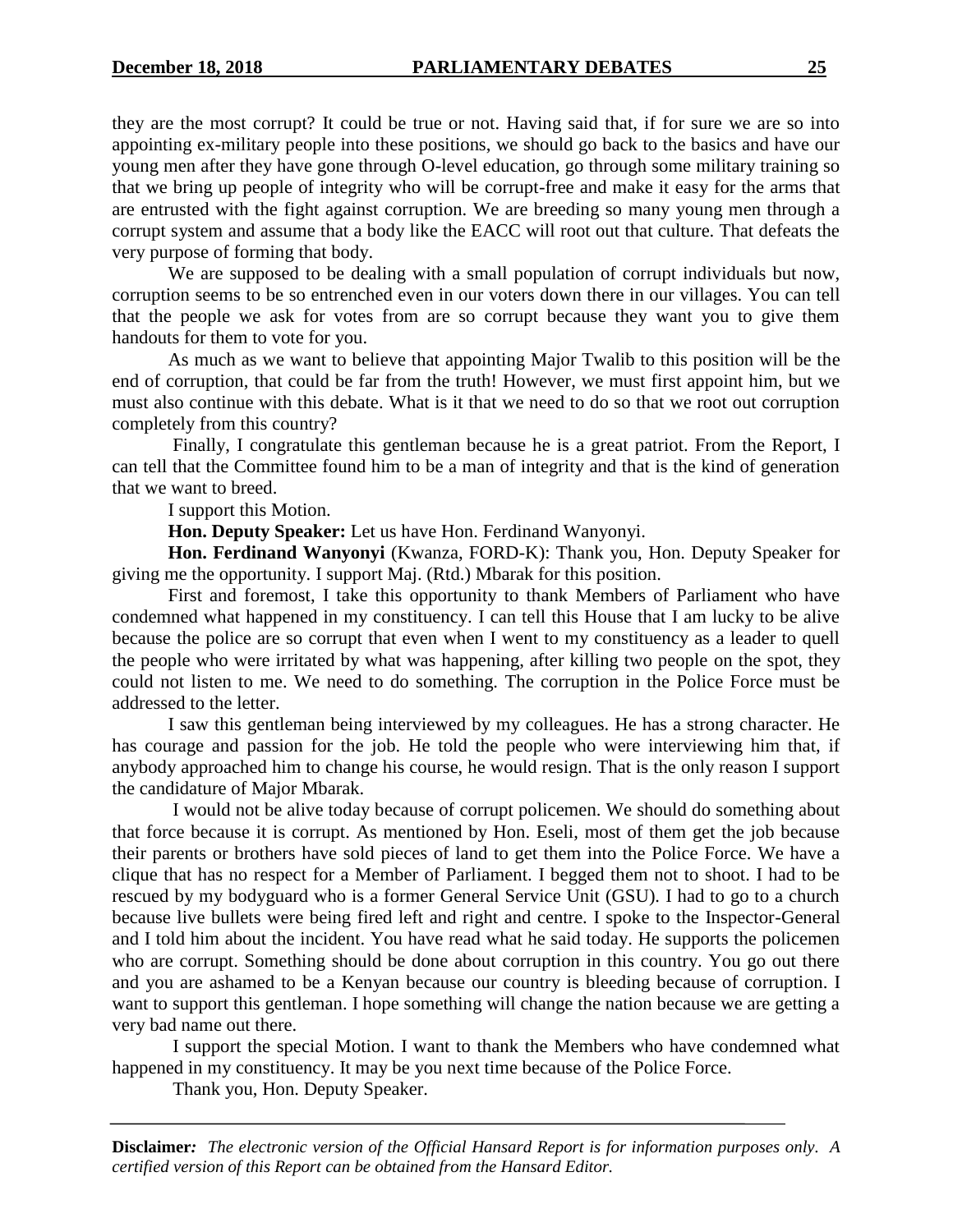**Hon. Deputy Speaker**: Hon. Angwenyi.

**Hon. Jimmy Angwenyi** (Kitutu Chache North, JP): Thank you, Hon. Deputy Speaker for giving me a chance to contribute to this important discussion. This is a patriot who has offered services in this country, including giving up his own life to protect us. I am shocked when we challenge the Head of State for appointing people with military background. Those are Kenyans who have offered themselves to protect us. How many people from the military have been appointed to senior positions in this country? They are not even five out of so many appointments. I urge my colleagues to please respect those people who offer their lives, so that we can live long. They fight *Al Shabaab* and others so that we are peaceful and secure.

This gentleman has really served this country well. When he joins hands with Mr. Kinoti, the Director of Criminal Investigations (DCI), and Mr. Noordin Haji and then they get support of the Executive, Parliament and Judiciary, I am sure they will reduce, if not, eradicate corruption in this country.

I have done a study of those countries which moved from third world countries to first world countries like Singapore, Malaysia, South Korea and China. All of them have one major element. They first tackled corruption. In China, President Xi Jinping started by dealing with the most corrupt senior people in the country, including the Mayor of Shanghai, who was a brother to the Prime Minister. He took them to a sea shore and sprayed bullets on them. Corruption went from the sky to the ground. We should support these people whom I have just mentioned. When they take a case to the Judiciary, they should dispose of it quickly, if there is evidence. If the Executive supports them and gives them the necessary resources, I am sure we will eradicate corruption in this country.

With those few remarks, I support the Motion.

**Hon. Deputy Speaker**: Hon. Lodepe Nakara.

**Hon. Lodepe Nakara** (Turkana Central, ODM): Thank you, Hon. Deputy Speaker. I would like to seek your intelligence over this issue. We came purposely for this agenda. Whenever a Member speaks, he gets out. We may remain with few Members and we may not pass this Special Motion.

**Hon. Deputy Speaker**: Be clear on what you want Hon. Nakara.

**Hon. Lodepe Nakara** (Turkana Central, ODM): I was asking if you can allow us to approve this Special Motion because the Members are getting out after they contribute, and they will be very few to approve it.

**Hon. Deputy Speaker**: Are you suggesting that you want the Mover to reply?

**Hon. Lodepe Nakara** (Turkana Central, ODM): Yes.

**Hon. Deputy Speaker**: Once that is done, I will have no choice but to put the Question.

*(Question, that the Mover be now called upon to reply, put and agreed to)*

**Hon. Deputy Speaker**: Mover.

**Hon. William Cheptumo** (Baringo North, JP): Hon. Deputy Speaker, I will be very brief. Let me give the Majority Whip one minute only.

**Hon. Deputy Speaker**: What is it the Majority Whip?

*(Hon. Benjamin Washiali spoke off record)*